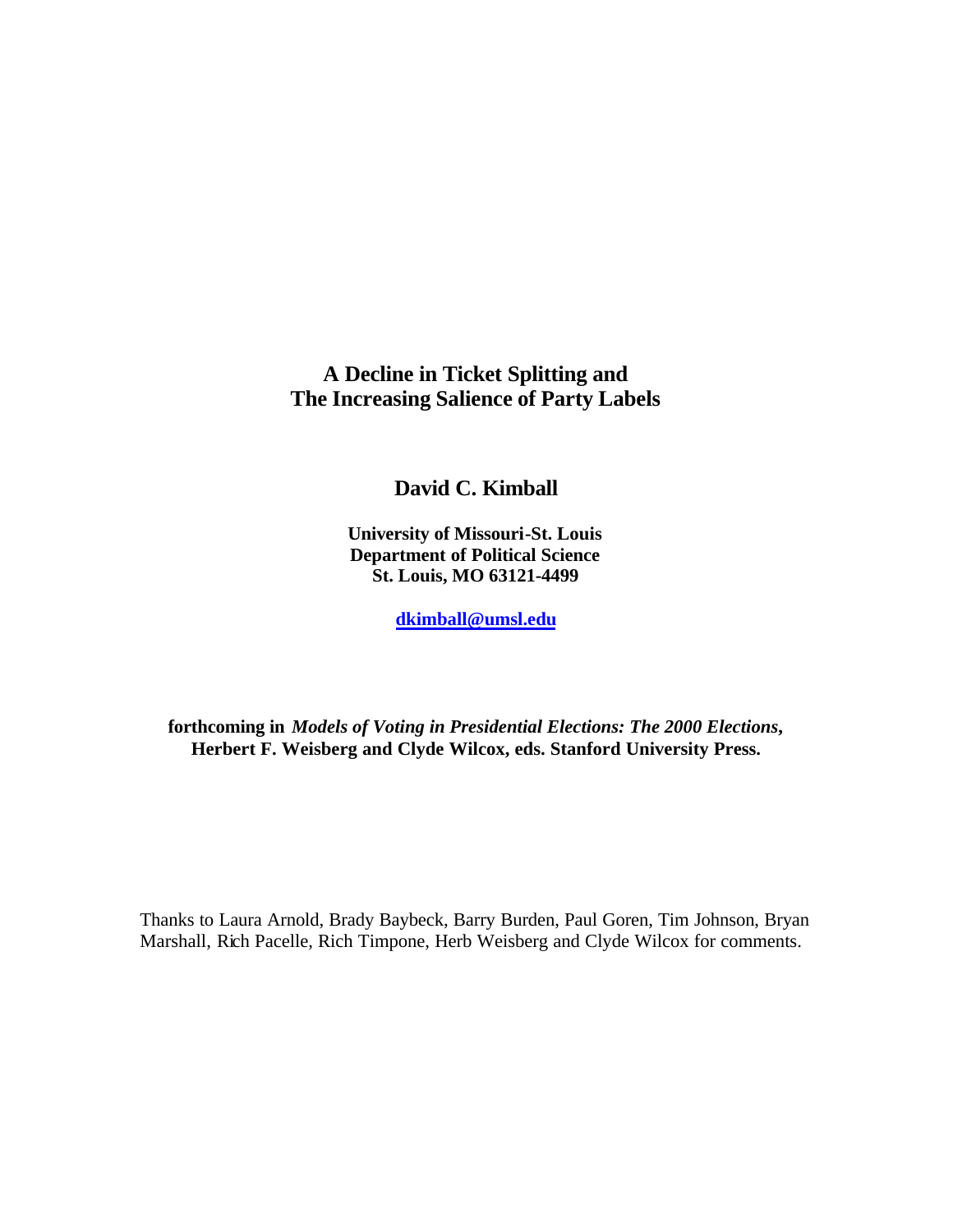The voice of the people is but an echo chamber. The output of an echo chamber bears an inevitable and invariable relation to the input. As candidates and parties clamor for attention and vie for popular support, the people's verdict can be no more than a selective reflection from among the alternatives and outlooks presented to them. (Key 1966, p. 2)

Split party control of the executive and legislative branches has been a defining feature of American national politics for more than thirty years, the longest period of frequent divided government in American history. Even when voters failed to produce a divided national government in the 2000 elections, the party defection of a lone U.S. senator (former Republican James Jeffords of Vermont) created yet another divided national government. In addition, the extremely close competitive balance between the two major parties means that ticket splitters often determine which party controls each branch of government. These features of American politics have stimulated a lot of theorizing about the causes of split-ticket voting.

In recent years, the presence of divided government and relatively high levels of split ticket voting are commonly cited as evidence of an electorate that has moved beyond party labels (Wattenberg 1998). Another theory holds that some voters split their ballots in a strategic fashion to produce divided government and moderate policies (Fiorina 1996; Alesina and Rosenthal 1995). However, the 2000 and 2002 elections narrowly produced a unified national government as ticket splitting declined to the lowest levels in over thirty years. What explains the decline in ticket splitting? How strong is the public preference for divided government, and what happened to divided government and ticket splitters in the 2000 election?

Under what might be called a party salience theory of voting, the decline in ticket splitting is best understood as a public response to elite polarization along party and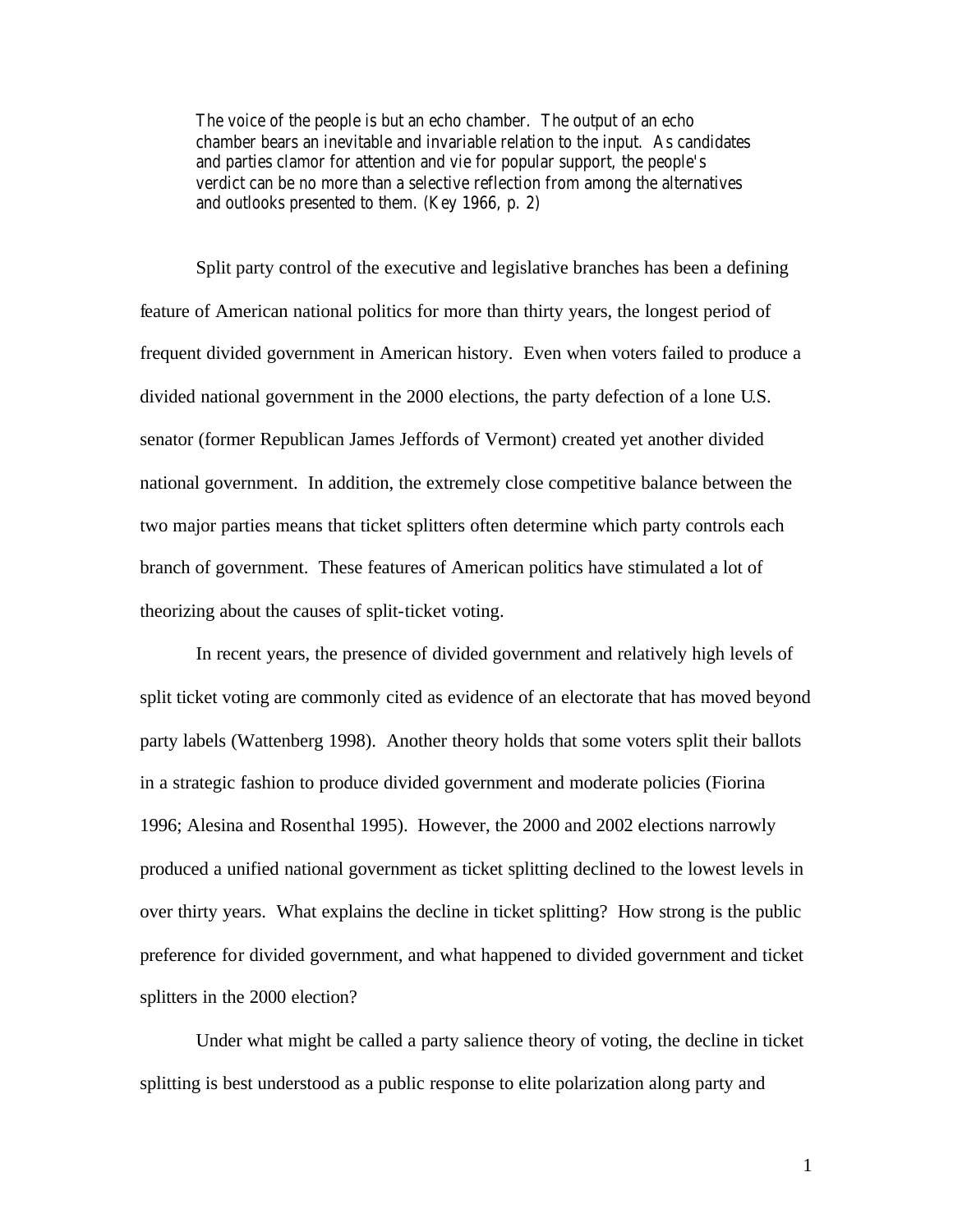ideological lines. The ideological distance between the major parties determines the salience of party labels and ideological considerations when voters cast their ballots. Voters who see important differences between the parties are more likely to rely on party and ideology when casting their ballots. In contrast, voters who see no ideological differences between the parties are e more likely to rely on non-policy considerations when voting, and are more likely to be ticket-splitters. As the political parties have engaged in sharp policy disputes and become more unified around ideological messages, voters have come to see politics in more partisan terms. Thus, ticket splitting has declined as the ideological gulf between the major political parties has grown wider. These developments reinforce the idea that the collective choices of American voters are, in part, a response to the ideological reputations of the parties in government.

### **The Recent Decline in Ticket Splitting**

 $\overline{a}$ 

By a number of measures, major-party ticket splitting in national elections declined substantially in the last twenty years. Figure 1 displays the percentage of split congressional districts (i.e., districts carried by a presidential candidate of one party and House candidate of another party), the percentage of split Senate delegations (since 1900), and the percentage of major-party President-House ticket splitters (since  $1952$ ).<sup>1</sup> The same pattern is evident from all three measures: increasing levels of ticket splitting

<sup>&</sup>lt;sup>1</sup> The split district figures for 1900-96 come from Stanley and Niemi (2000). The split district calculation for 2000 is from Polidata ® (2001). The ticket splitting estimates are calculated from surveys conducted under the auspices of the National Election Studies (Sapiro et al. 1997; Burns et al. 2001). Elections before 1900 are excluded because ticket splitting was extremely rare prior to the Australian ballot reforms just before the turn of the century (Rusk 1970). In addition, direct election of U.S. Senators was constitutionally mandated in 1913.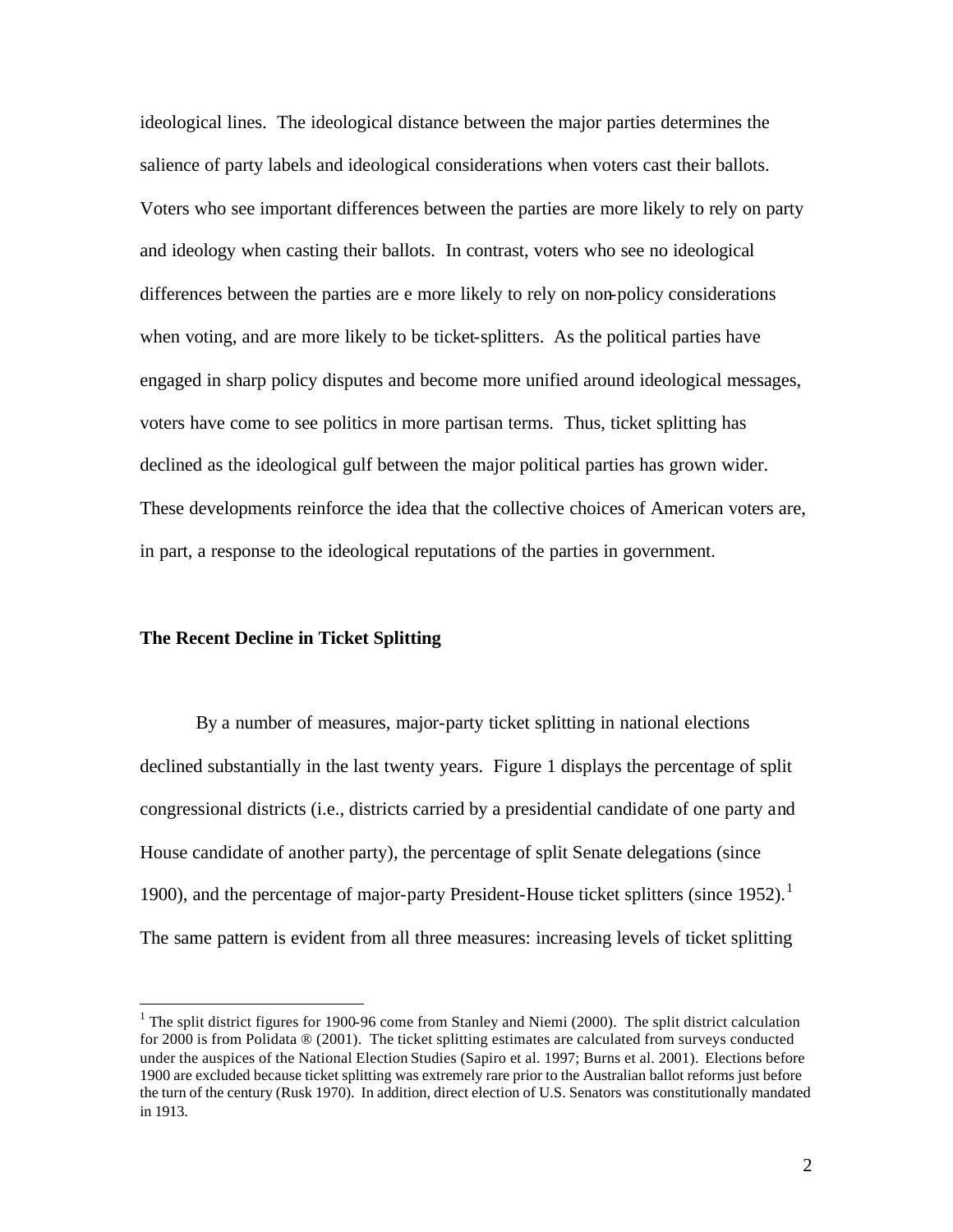from the 1950s to the 1980s and a significant decline thereafter. In addition, the 2000 elections produced the lowest levels of ticket splitting observed in several decades. The frequency of president-House ticket splitting in 2000 (18%) is the lowest observed since 1968. The number of split districts in 2000 (86) is the fewest since 1952, and the number of split Senate delegations in 2000 (14) is the lowest observed since 1956.

## [Figure 1 about here]

Given the closely competitive partisan environment in recent elections, there remains a non-trivial amount of ticket splitting in the United States. However, the frequency of ticket splitting in national elections has dropped to levels last seen in the 1950s and 1960s. This substantial drop in ticket splitting is consistent with evidence of increased partisanship in the mass public during the last twenty years (Miller 1991; Bartels 2000; Hetherington 2001; Jacobson 2001; Weisberg 2001). These developments require an explanation, and they provide an opportunity to test theories of split-ticket voting.

## **Theories of Ticket Splitting**

Theories of split-ticket voting abound. One explanation attributes the bulk of ticket splitting behavior to "candidate-centered politics" (Wattenberg 1991). According to this point of view, weakening party loyalties among voters, an increasing reliance on mass media communications in campaigns (often bypassing party organizations), a growing incumbency advantage, and (until recently) a Democratic advantage in fielding quality candidates for Congress, produced increasing levels of ticket splitting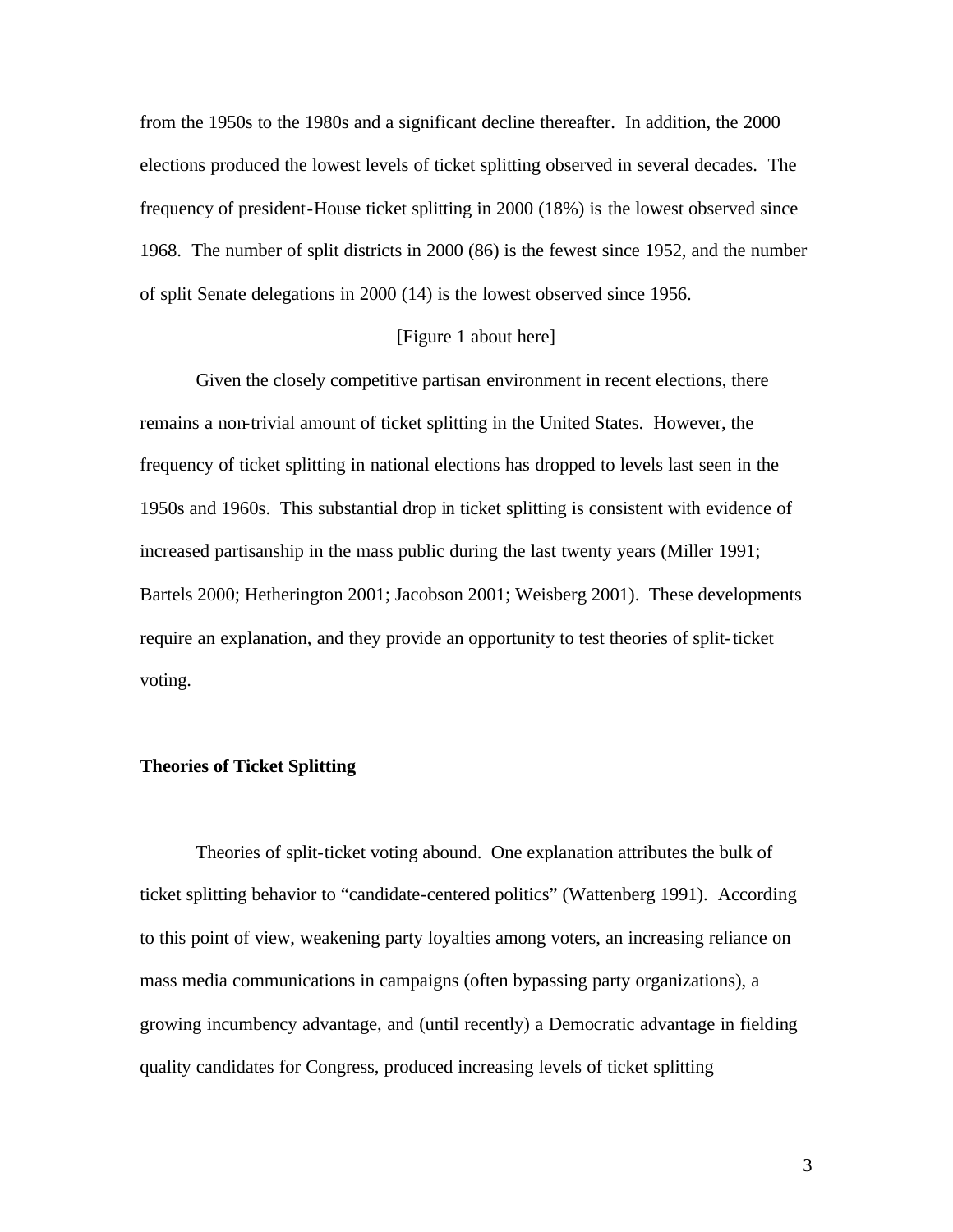(Wattenberg 1991, 1998; Jacobson 1990). From this perspective, ticket splitting is a byproduct of independent voting decisions that rely heavily on candidate characteristics as opposed to partisan or ideological considerations (Burden and Kimball 2002, 1998).

From the candidate-centered perspective, a potential explanation for the recent drop in ticket splitting might focus on congressional incumbency. Abundant evidence indicates that the incumbency advantage in congressional elections is an important source of ticket splitting (McAllister and Darcy 1992; Alvarez and Schousen 1993; Born 1994; Burden and Kimball 1998; Born 2000a; Mattei and Howes 2000; Garand and Lichtl 2000). Perhaps the incumbency advantage has declined during the 1990s, prompting a concomitant decline in ticket splitting? As it turns out, however, one common measure (Gelman and King 1990) indicates that the incumbency advantage remained large throughout the 1990s. In fact, the 2000 election produced the largest incumbency advantage observed during an on-year election over the past 100 years.

The candidate-centered approach also emphasizes the strength of partisanship among voters. It is well-documented that strength of partisanship is inversely related to ticket splitting: strong partisans are less likely to split their tickets than independents (Campbell et al. 1960; Campbell and Miller 1957). The recent drop in ticket splitting can be partly explained by a slight drop in the proportion of pure independents and a slight increase in the proportion of strong partisans in the electorate (Weisberg 2001; Bartels 2000). In addition, there is evidence that party loyalty in voting has increased since the 1980s (Bartels 2000). The candidate-centered approach provides a sound explanation for rising ticket splitting in the 1960s and 1970s, but requires some elaboration to account for the recent drop in ticket splitting. In particular, this chapter argues that growing party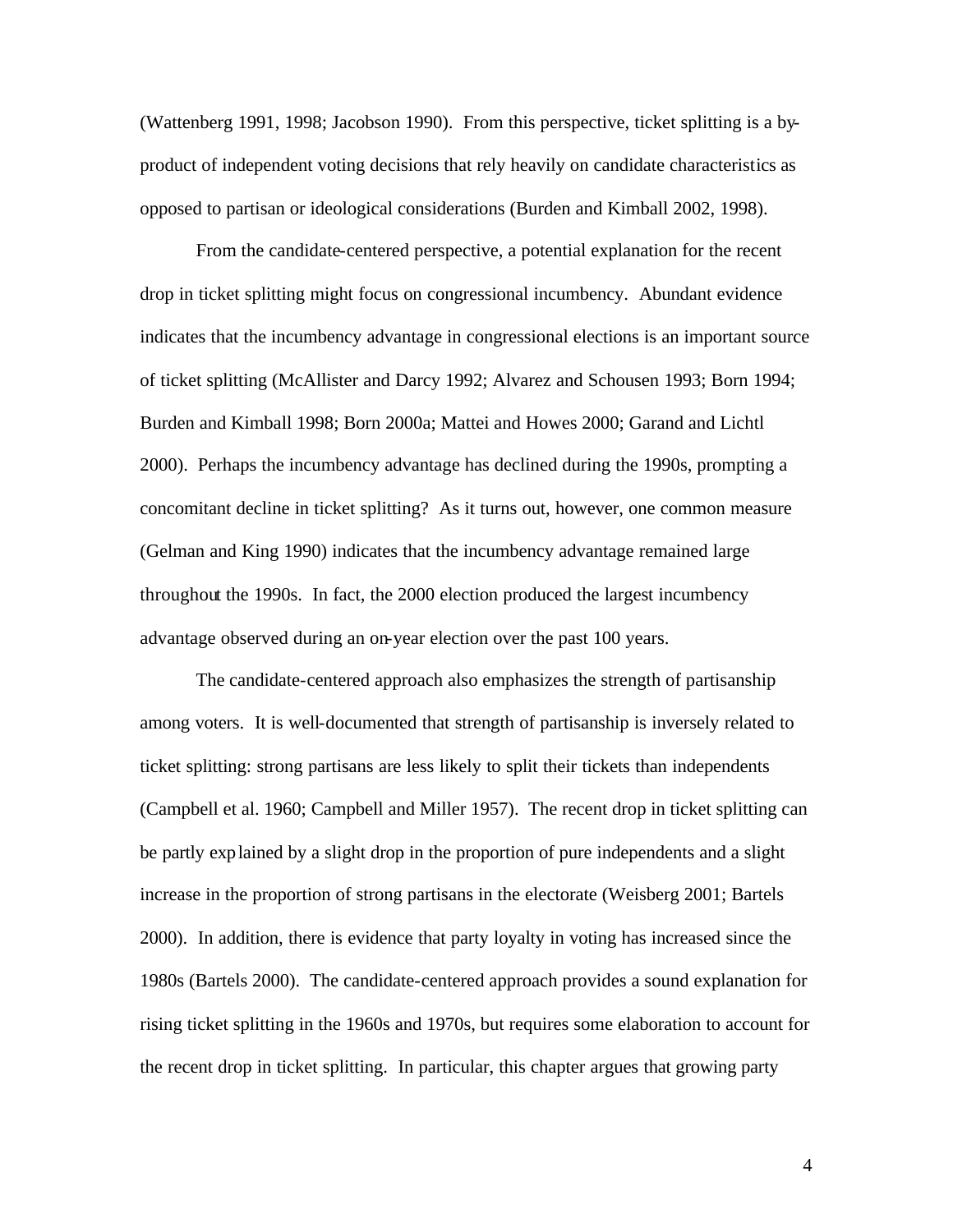polarization among elites has helped the parties overcome, to some extent, the candidatecentered nature of campaigns by strengthening mass partisanship.

Another theory of ticket splitting emphasizes certain structural features of the American electoral system. The Australian ballot (Rusk 1970) increased the likelihood of ticket splitting, while straight-party ("one-punch") ballot devices and the party column ballot format (Campbell and Miller 1957; McAllister and Darcy 1992; Kimball 1997; Burden and Kimball 1998) reduce ticket splitting by modest amounts. However, ballot format cannot account for the drop in ticket splitting, since states have gradually been eliminating the party column ballot and one-punch devices designed to promote straightparty voting (Kimball, Owens, and McLaughlin 2002).

A third explanation of ticket splitting is "policy balancing" (Fiorina 1988, 1996), which posits that moderate voters behave strategically and split their ballots in order to strike a balance between two ideologically extreme parties and produce divided government and middle-of-the-road policies (also see Alesina and Rosenthal 1995; Ingberman and Villani 1993; Lacy and Niou 1998; Lacy and Paolino 1998; Smith et al. 1999; Mebane 2000; Mebane and Sekhon 2002). With national elections in the 1990s perpetuating divided government, it has become common for political pundits and leaders of both parties to speculate that American voters prefer divided government and strategically split their tickets as a result (Kimball 1997; Lang et al. 1998).<sup>2</sup>

One way in which policy balancing theories might explain the recent decline in ticket splitting is if fewer voters see divided government as desirable. However, slightly more than half of the respondents to the 2000 survey conducted by the National Election

<sup>&</sup>lt;sup>2</sup>This has not always been the prevailing view. For example, David Broder (1972) and Kevin Phillips (1975) argue that ticket splitting increased in the 1972 elections because voters did not perceive meaningful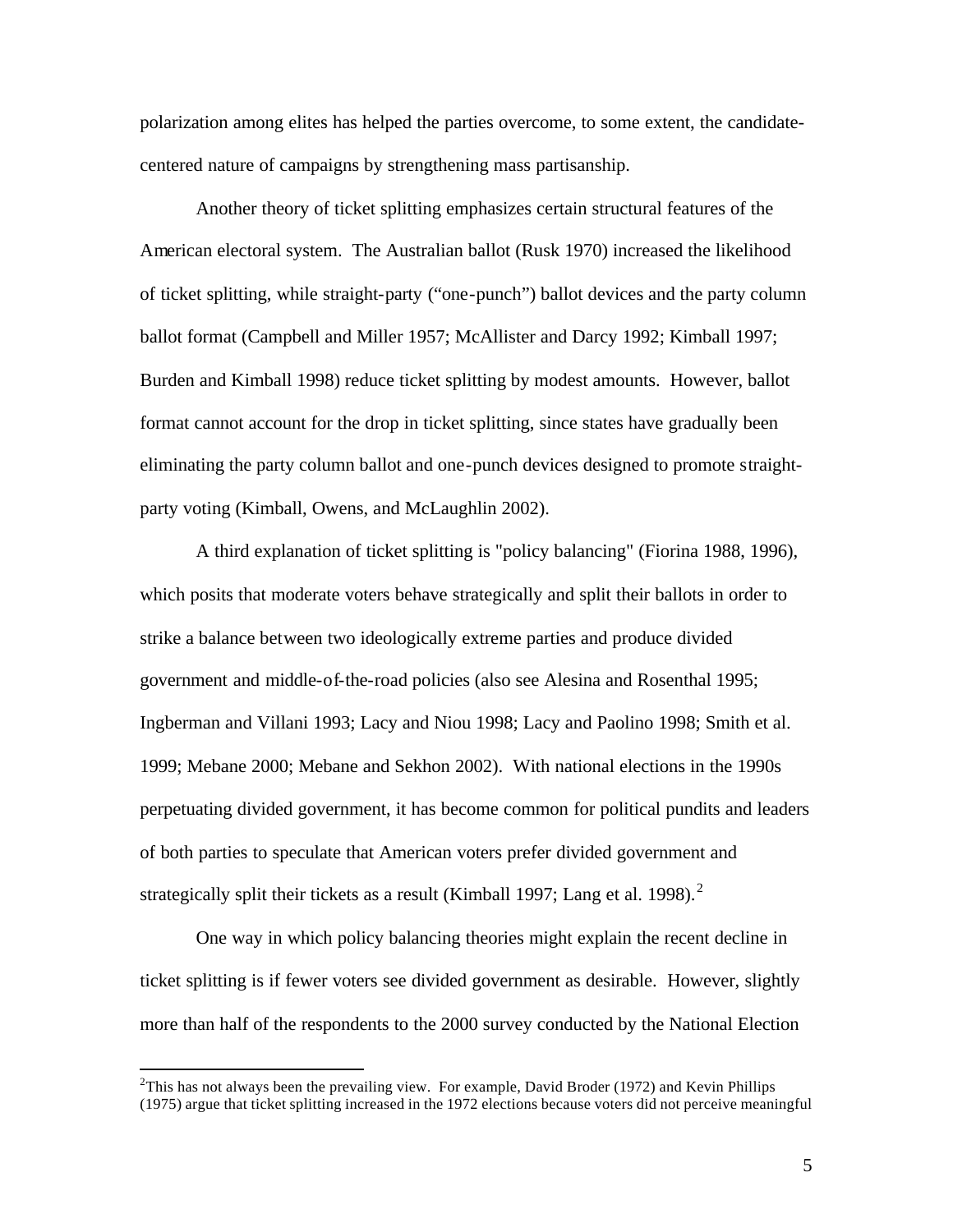Studies expressed a preference for divided government, and earlier surveys show similar levels of support for divided government (Petrocik and Doherty 1996). While this survey question is not a good predictor of voting behavior (Beck et al. 1992; Sigelman et al. 1997; Lacy and Paolino 1998), it suggests that voters have not grown weary of divided government. Alternatively, perhaps moderate voters (those with the strongest ideological motivation for ticket splitting) comprise a smaller share of the voting public today than in the 1970s. However, the share of moderates in the electorate has remained stable for the last twenty years, including 2000 (National Election Studies 1995-2000). Thus, it does not appear that a substantial change in voter preferences led to the decline in ticket splitting.

However, if moderate voters are inclined to balance control of government between two ideologically polarized parties, and if the share of moderates in the electorate remains stable, then ticket splitting should increase in frequency when the parties move further apart on the ideological spectrum. As Fiorina hypothesizes:

"When the parties are relatively close, near the center of gravity of the electorate, ticket splitting declines. When the parties move away from each other, following their own internal dynamics toward the extremes of the voter distribution, they open up a large policy range in which ticket splitting is the voter response" (Fiorina 1996, p. 81).

Thus, the policy balancing perspective suggests that the recent decline in ticket splitting could be explained if the two major parties had moved toward the center of the ideological spectrum. Instead, however, the parties have polarized during the last twenty years, especially in Congress as more extreme factions in each party have gained control

policy differences between the two major parties.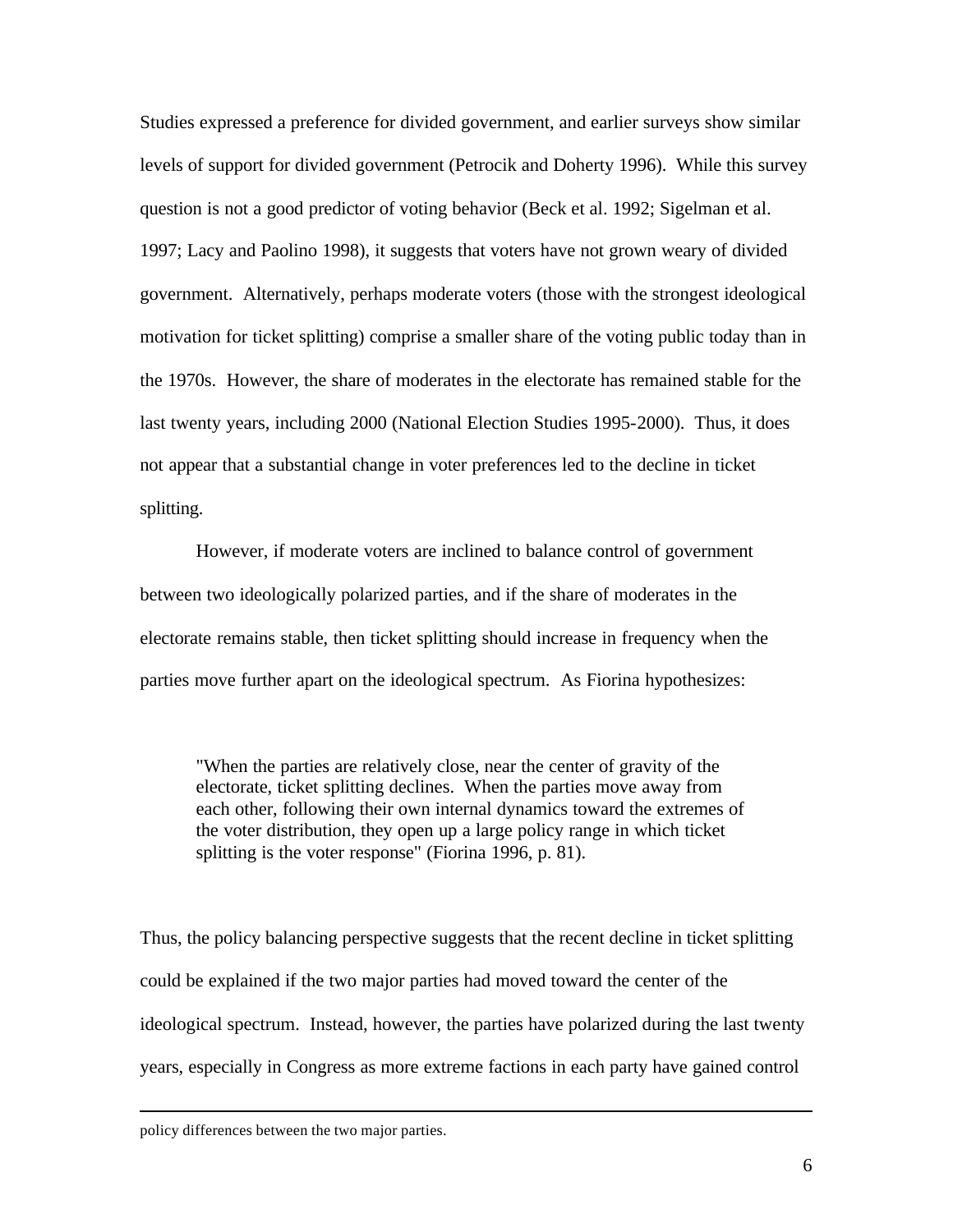of the leadership positions (Rohde 1991; Poole and Rosenthal 1997; Carmines and Layman  $1997$ ).<sup>3</sup>

A final perspective argues that ticket splitting is the result of sincere policy-based proximity voting (Frymer 1994; Frymer et al. 1997; Grofman et al. 2000; Brunell et al. 2001). Since American parties are diverse coalitions, congressional candidates may hold ideological positions quite different from the presidential candidates of their own party. In addition, median voter and party preferences vary from one district to another, even within the same state. As a result, some voters may find themselves closer to the policy positions of a presidential candidate of one party and a congressional candidate of the opposite party. This argument may be best understood when considering white southerners who regularly voted for Republican presidential candidates and conservative Democratic House candidates in the 1960s, 1970s and 1980s. This theory may also explain the recent drop in ticket splitting. As the parties (and their candidates for Congress) have polarized, fewer candidates are trying to run away from their party's positions. As a result, fewer voters find themselves proximate to presidential and congressional candidates of opposite parties. However, there is more to the decline in ticket splitting than the growing ideological homogeneity of each party's candidates for Congress. Increased party polarization has the added effect of making voters view politics in more partisan and ideological terms.

 $3$  To be fair, more recent studies have revised Fiorina's initial policy balancing theory by focusing more specifically on voter expectations of election outcomes and subsequent government policies (Lacy and Paolino 1998; Smith et al. 1999; Mebane 2000; Scheve and Tomz 1999; Mebane and Sekhon 2002). However, the revised balancing theories still depend on ideologically polarized parties as the central motivation for moderate voters to engage in strategic balancing behavior.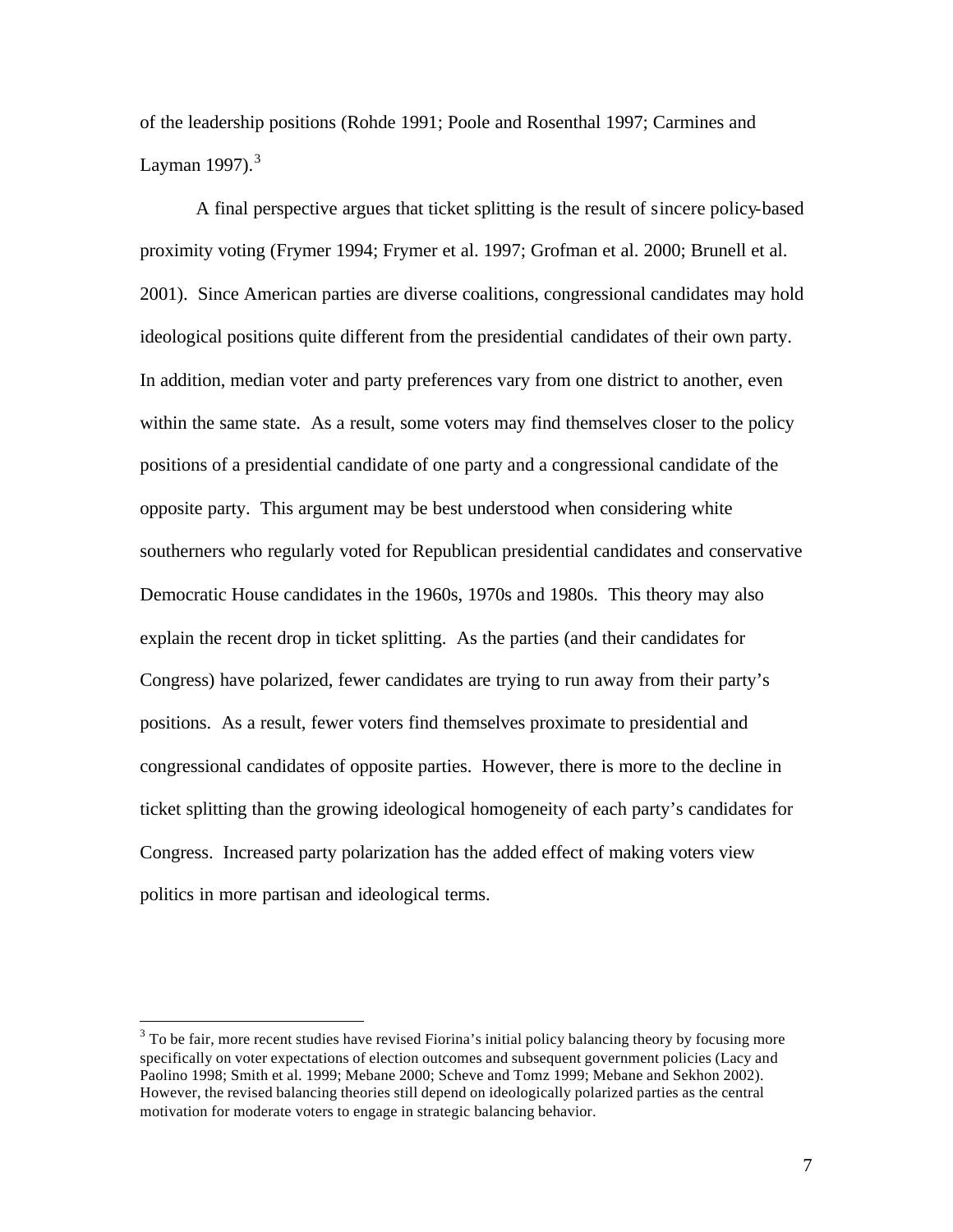### **A Party Salience Theory of Ticket Splitting**

It is possible to make sense of the recent decline in ticket splitting using by noting the growing ideological gulf between the two major political parties. When parties offer clear choices to voters, then party labels are more salient decision aids when voters cast their ballots, thus reducing the chances that voters will cast split ballots. A fuller explanation and empirical test of these ideas follows.

This argument rests on two primary claims. The first is that voters rely on party labels to make inferences about the ideological positions of candidates and the policies candidates will pursue if elected. This inferential process is especially important in lowinformation races (like many congressional contests), where voters often do not learn much about the candidates during a campaign. For example, Franklin (1991) finds that voters' perceptions about the ideological position of an incumbent legislator depend, in part, on the ideological location of the incumbent's party.

The second tenet is that the degree to which voters make ideological inferences based on party labels depends on the ideological distance between the two major parties. The salience of party labels depends on the degree to which the two parties offer clear and contrasting policy positions. Party labels are less useful to voters when both parties have similar policy positions. This is certainly not a new idea. As the introductory quotation suggests, V.O. Key (1966) argues that voters rely on policy preferences when parties and candidates provide clear choices during the campaign. However, when voters confront indistinguishable or vague policy alternatives, they rely on other considerations,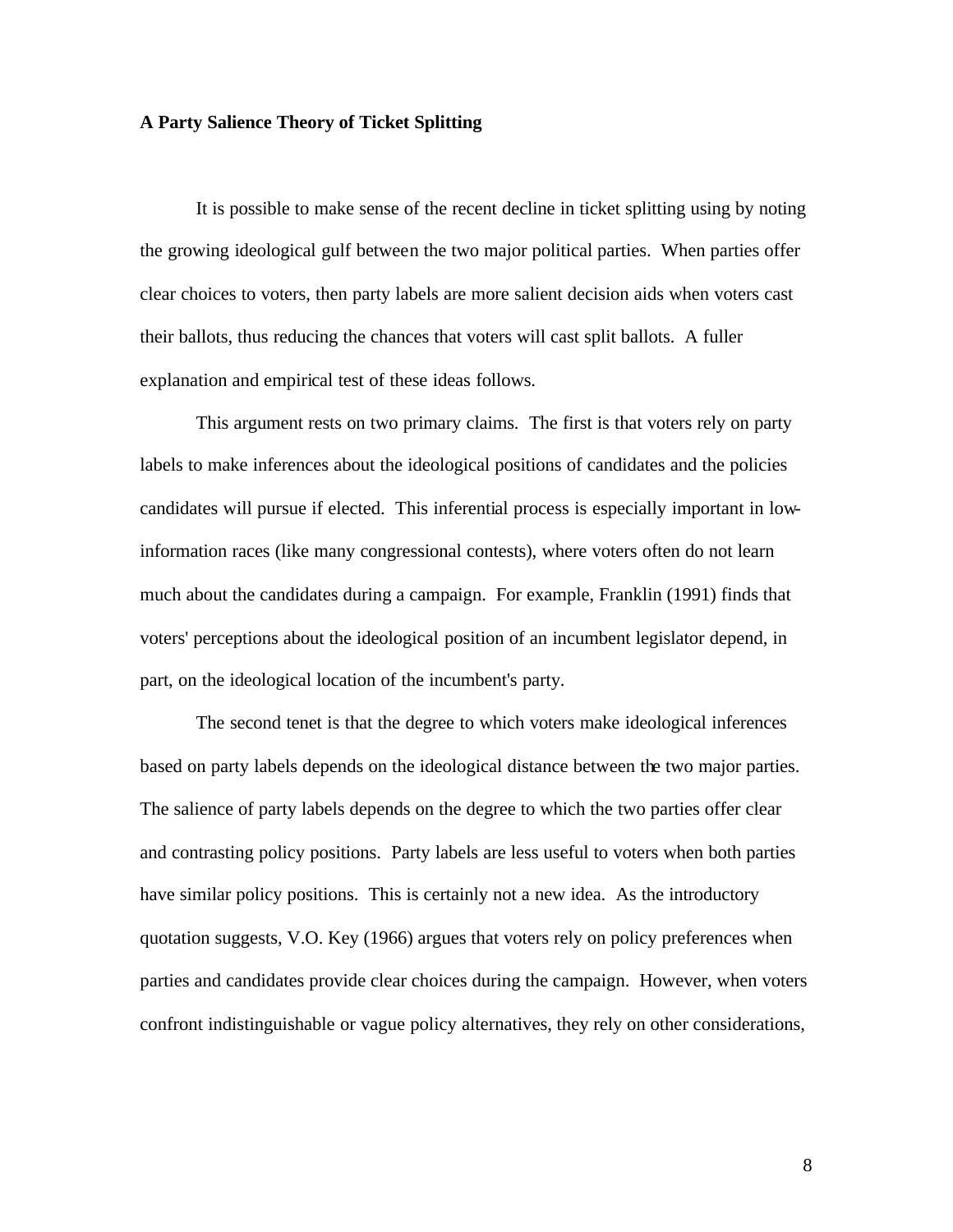such as candidate traits and experiences (see also Downs 1957, 137; Campbell et al. 1960, 170).

There is empirical evidence based on candidate statements and positions to support this conditional view of issue voting. When competing candidates offer similar or ambiguous policy proposals, voters often rely on character assessments and personal traits when making voting decisions (Page 1978; Asher 1988). In contrast, ideological considerations have a stronger influence on vote choice when opposing candidates take clear and contrasting policy positions (Page 1978; Wright 1978; Abramowitz 1981; Wright and Berkman 1986).

I argue that the ideological positions of the major parties have a similar effect on voters. As the ideological distance between the two major parties increases, party labels become more informative, and it becomes easier for voters to identify and vote for the candidate or party closest to their policy preferences. In contrast, as the parties converge toward the ideological median, it becomes harder for voters to recognize ideological differences between the parties, issues become less relevant, and voters rely on nonpolicy criteria. Assuming that non-policy characteristics (such as appealing candidate traits) are distributed to candidates independently of party affiliation, then voters will be more likely to split their ballots when the parties converge toward the center.

In sum, the party salience explanation offers predictions at the individua l and aggregate level. At the individual level, the party salience theory predicts that voters who see no policy differences between the parties are less likely to rely on party labels and ideological positions, and are thus most likely to cast split ballots. At the aggregate level, the party salience theory predicts that ticket splitting should be more common when party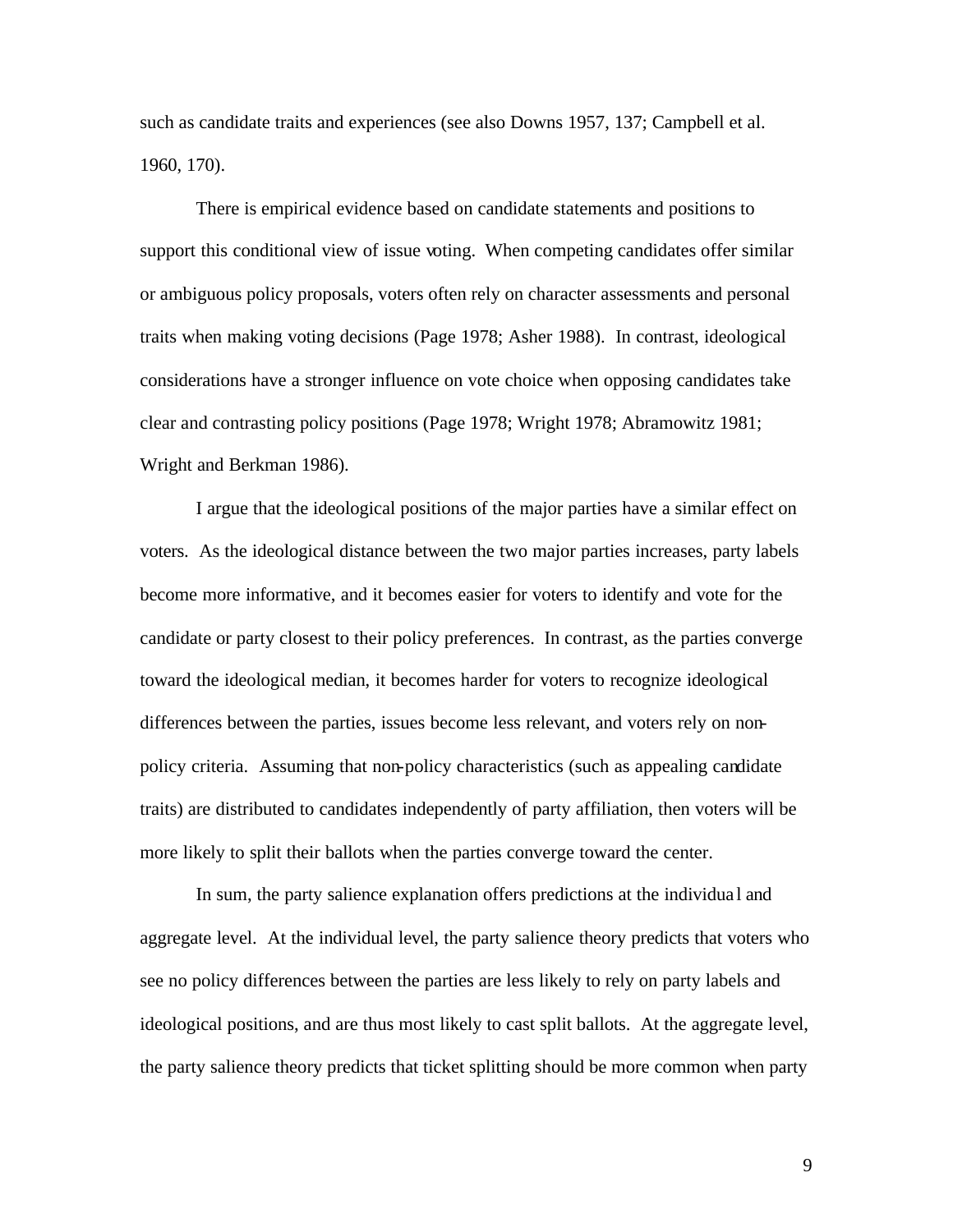positions move toward the center. Thus, Key's (1966) echo chamber metaphor illustrates why ticket splitting should decrease when the parties polarize. When parties offer a meaningful choice, voters respond by clearly selecting one of the parties in several different races. In contrast, when parties and their candidates move toward the ideological center and blur their differences, the response from the electorate should be equally vague: ticket splitting and divided government. Clarity from the parties begets clarity from the voters; confusion begets confusion. <sup>4</sup>

## *Have Voters Recognized Growing Party Polarization?*

 $\overline{a}$ 

There is ample evidence of growing ideological distance between the two parties nationally during the last thirty years, especially when examining Congress and convention delegates (Rohde 1991; Cox and McCubbins 1993; Poole and Rosenthal 1997; Green, Jackson and Clayton 1999). In order to link this development to the recent decline in ticket splitting, it is first necessary to determine whether voters have recognized this growing party polarization. If voters are generally unaware of the relative ideological positions of the two major parties, the motivation for making policy inferences and voting decisions based on party labels largely disappears.

The simplest test is to compare an objective measure of party polarization to a measure based on public perceptions of the parties. Figure 2 plots the percentage of NES respondents who see "important differences" between the parties against the ideological distance between the Republican and Democratic parties in the House of Representatives.

<sup>&</sup>lt;sup>4</sup>Indeed, Key advocated more distinctive issue-oriented party platforms (as well as stronger party organizations) as a way to revitalize partisan ties in the electorate (Epstein 1983).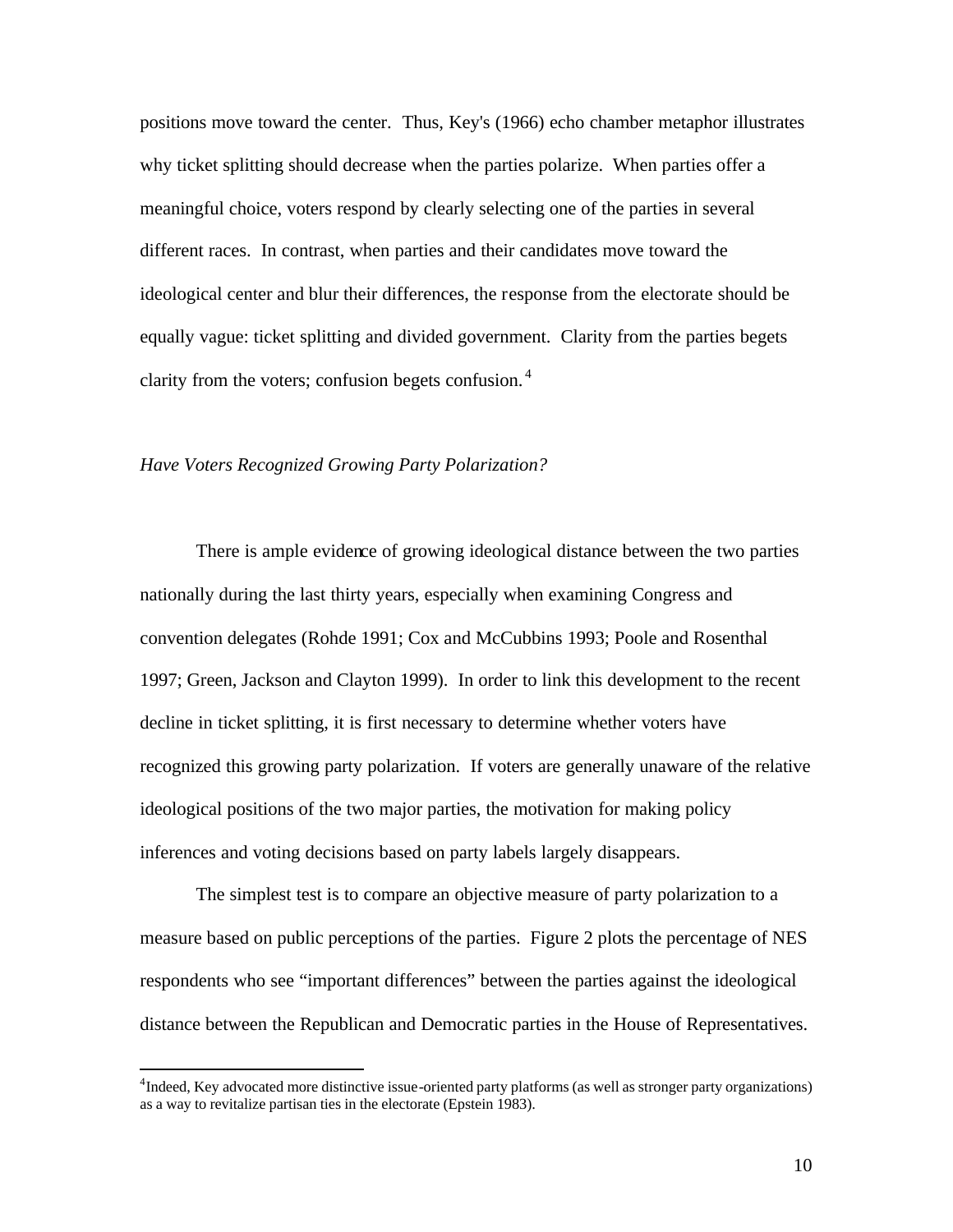The ideological distance measure is the difference between the mean DW-NOMINATE scores (Poole and Rosenthal 1997) for Republicans and Democrats in the House during the session preceding each presidential election from 1952 to  $2000$ .<sup>5</sup> As the figure indicates, there is a strong positive correlation ( $r = .84$ ,  $p < .01$ ) between the two variables. As the ideological distance between the parties in the House increases, more voters perceive "important differences" in what the parties stand for. This relationship encompasses significant party polarization during the last thirty years. In 1972, the mean policy distance between Republicans and Democrats in the House was .4 on the DW-NOMINATE scale and only 46% of NES respondents saw important differences between the parties. By 2000, the mean distance between the parties in the House was over .8 and 66% of NES respondents saw important differences between the parties. Other public opinion measures of perceived party polarization show similar movement over the last several decades (Hetherington 2001; Weisberg 2001; Mockabee 2001).

## [Figure 2 about here]

Interestingly, the party differences measure is not correlated with the ideological distance between presidential candidates ( $r=-19$ ,  $p=.59$ ), or the relative extremism of the two candidates for the White House ( $r = .08$ ,  $p = .82$ ).<sup>6</sup> Thus, public perceptions about party positions seem to depend more on the aggregate positions of party members in Congress than the relative positions of the two presidential candidates.

### *Do Perceptions of Party Differences Influence Voting Decisions?*

 $<sup>5</sup>$  There is no data point for 1956, when NES did not ask the "important differences" question.</sup>

 $<sup>6</sup>$  Measures of presidential candidate positions were created by Zaller and Hunt (Zaller 1999).</sup>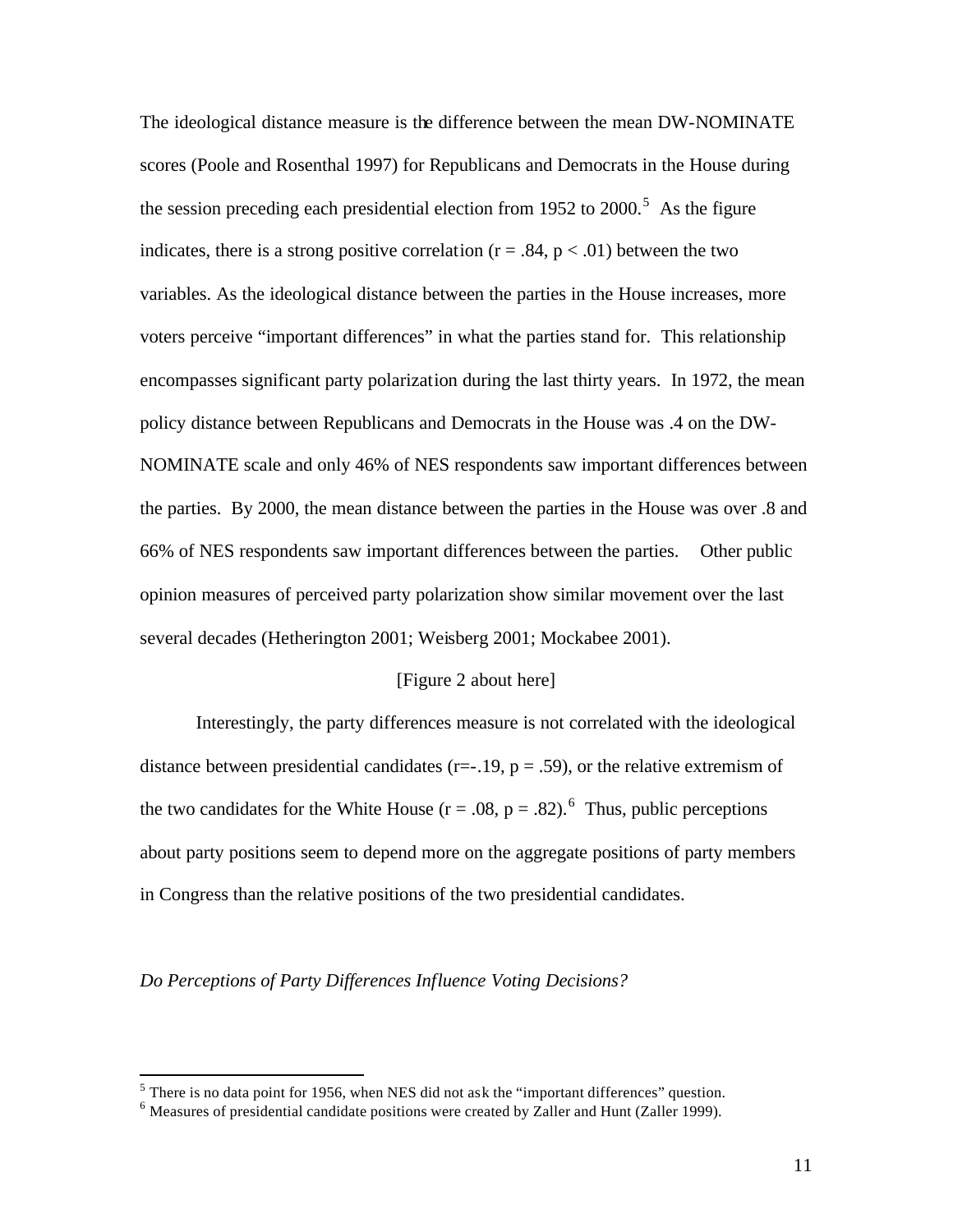Having established that public perceptions of party polarization are closely related to an objective indicator of party positioning, the next question is whether these perceptions make any difference in voting decisions. The party salience theory hypothesizes that voters who see a wide ideological gap between the parties should be more likely to cast their ballots on the basis of party labels and ideological considerations than voters who see no differences between the parties.

It is possible to test this hypothesis using data from the NES Cumulative Data File and the 2000 Election Study. I estimate a model of vote choice in presidential elections (first column) and House elections (second column) using three main factors: party, ideology, and candidate attributes.<sup>7</sup> In the presidential model, the candidate factor is measured by the candidate affect differential: the sum of the number of likes for the Republican and dislikes for the Democrat minus the number of likes for the Democrat and dislikes for the Republican (up to 5 mentions). Incumbency (coded  $-1$  for a Democratic incumbent, 0 for an open seat, and +1 for a Republican incumbent) measures the candidate factor in the House model. Only contested House races, where voters have a choice between at least 2 candidates, are included in this analysis.

To test the hypothesis, I interact each of the three main factors with the "important party differences" NES variable (coded 1 if the voter sees important differences between the parties, 0 if not). The interaction terms should be positive and significant for the party and ideology factors, indicating that party and ideology weigh more heavily in the voting decisions of people who see major policy differences between

<sup>&</sup>lt;sup>7</sup> Party identification is measured on a 7-point scale (-3 is a strong Democrat, +3 is a strong Republican). Ideology is measured using the 3-point self-placement summary (-1 is a liberal, 0 is a moderate, +1 is a conservative). Both variables are coded so that they should be positively correlated with the vote measures. The 3-point ideology summary is used to minimize data lost in the 7-point ideology measure.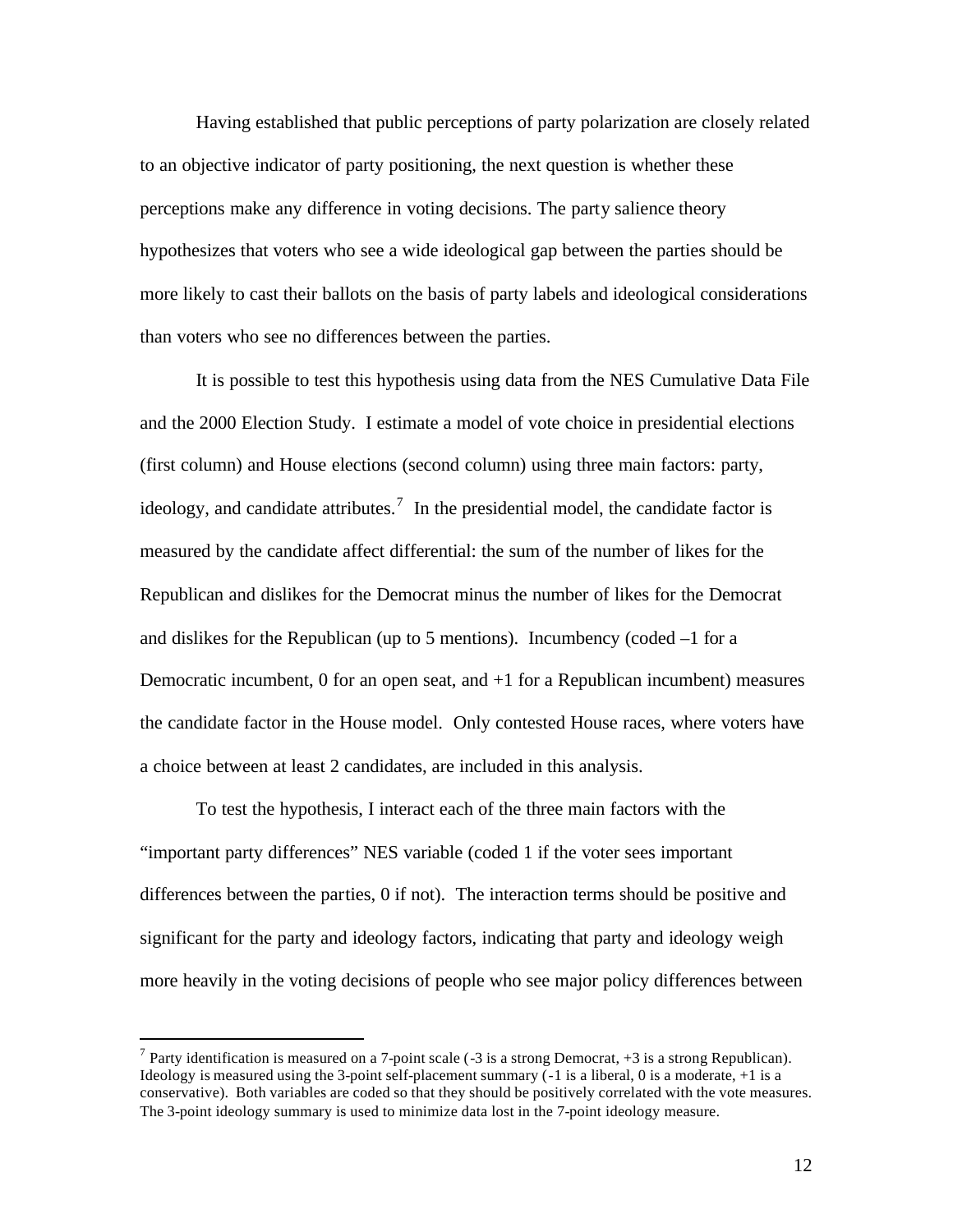the parties. The interaction term should be negative and significant for the candidate factor, indicating that candidate attributes weigh more heavily in the voting decisions of people who see no policy differences between the parties.

## [Table 1 about here]

The results are presented in Table 1. The dependent variable in each case is dichotomous (coded 1 for Republicans, 0 for Democrats), so logistic regression is used to estimate the voting models. For voting in presidential and House elections, the results support the first two parts of the proposition but fail to support the third. All three factors are significant predictors of vote choice for voters who see no differences between the parties, as indicated by the logit coefficients for the main factors. The positive and significant interaction terms for party identification and ideology in both models indicates that people who see important differences between the parties indeed rely more heavily on party and ideology when making voting decisions. In contrast, the interaction between party differences and the candidate factor falls well short of statistical significance. Apparently, incumbency and candidate affect equally shape the voting decisions of all voters, regardless of their perceptions of party positions. Nevertheless, voters' perceptions about party differences shape the degree to which party and ideology influence voting decisions.

*Is Ticket Splitting Less Common Among Voters Who See Important Differences Between the Parties?*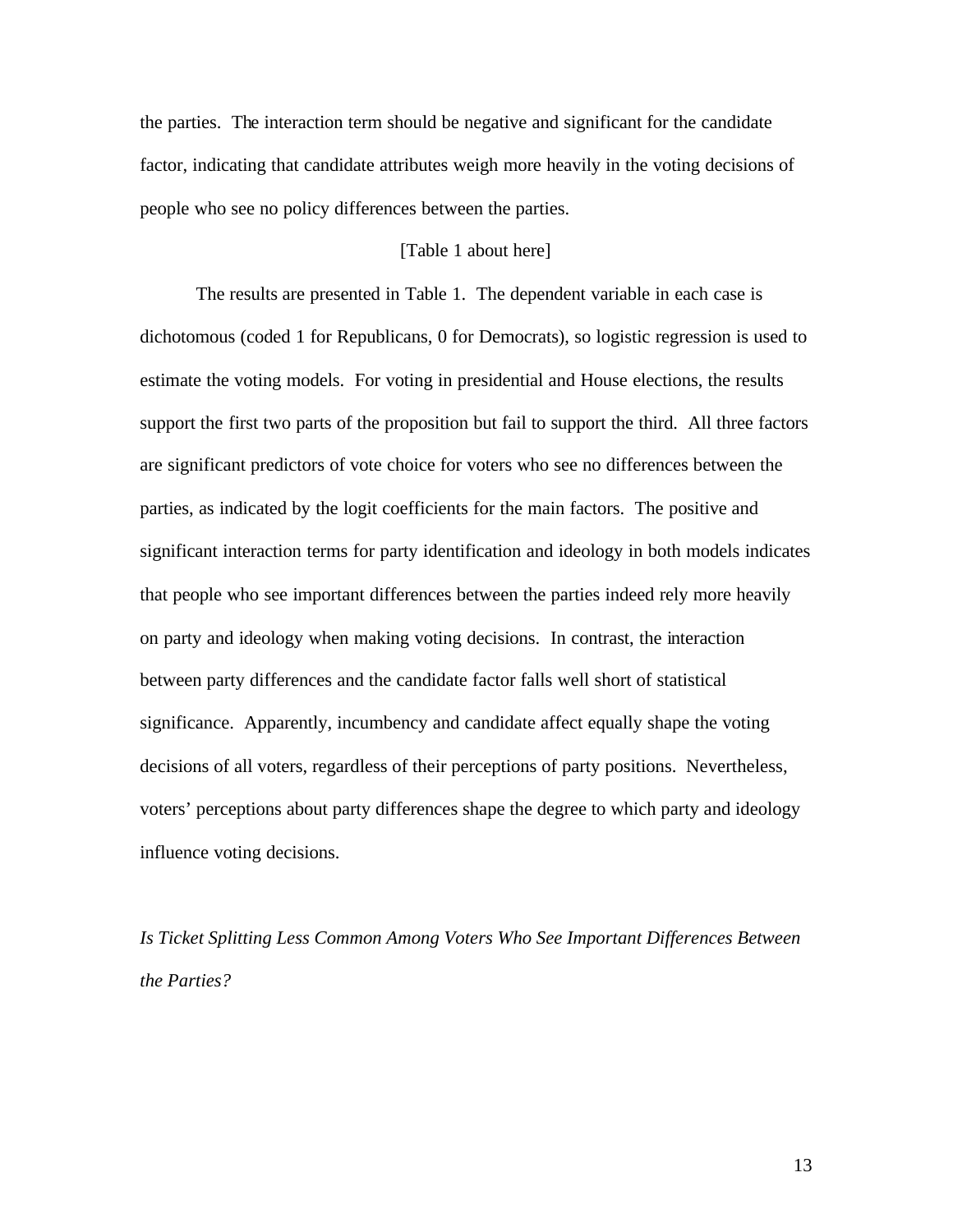If voters who see no important differences between the parties place less emphasis on party and ideology, their votes are more likely shaped by non-partisan and non-policy considerations, such as other candidate traits. Assuming that other candidate traits (experience, speaking ability, appearance, etc.) are evenly or randomly distributed between the parties, voters who see no differences between the parties should be more likely to vote for candidates of different parties in different contests.

To see whether perceptions of party differences are an important determinant of ticket splitting when controlling for other factors, I estimate a multivariate model of president-House ticket splitting using data from the National Election Studies. Several independent variables are included in the model to test different theories of ticket splitting. In an era of candidate-centered politics, it is commonly stated that ticket splitting reflects a weak psychological attachment to either major party (Campbell et al. 1960; Wattenberg 1998). Thus, strong partisans (as opposed to independents) and those who care a great deal about the outcome of the presidential contest (as opposed to those who don't care) are less prone toward ticket splitting (Campbell and Miller 1957; Beck et al. 1992; Mattei and Howes 2000). Both measures are included in the analysis here.<sup>8</sup> Since both measures are strongly correlated with perceptions of party differences (Hetherington 2001), including them in a multivariate model makes it more difficult for perceptions of party differences to account for any variation in ticket splitting.

Second, the multivariate model includes a measure to test policy balancing theories of ticket splitting. Other things being equal, ideological centrists should be more motivated to split their ballots than other voters. Thus, the model includes a dichotomous variable indicating whether a voter places herself in between the two major parties on the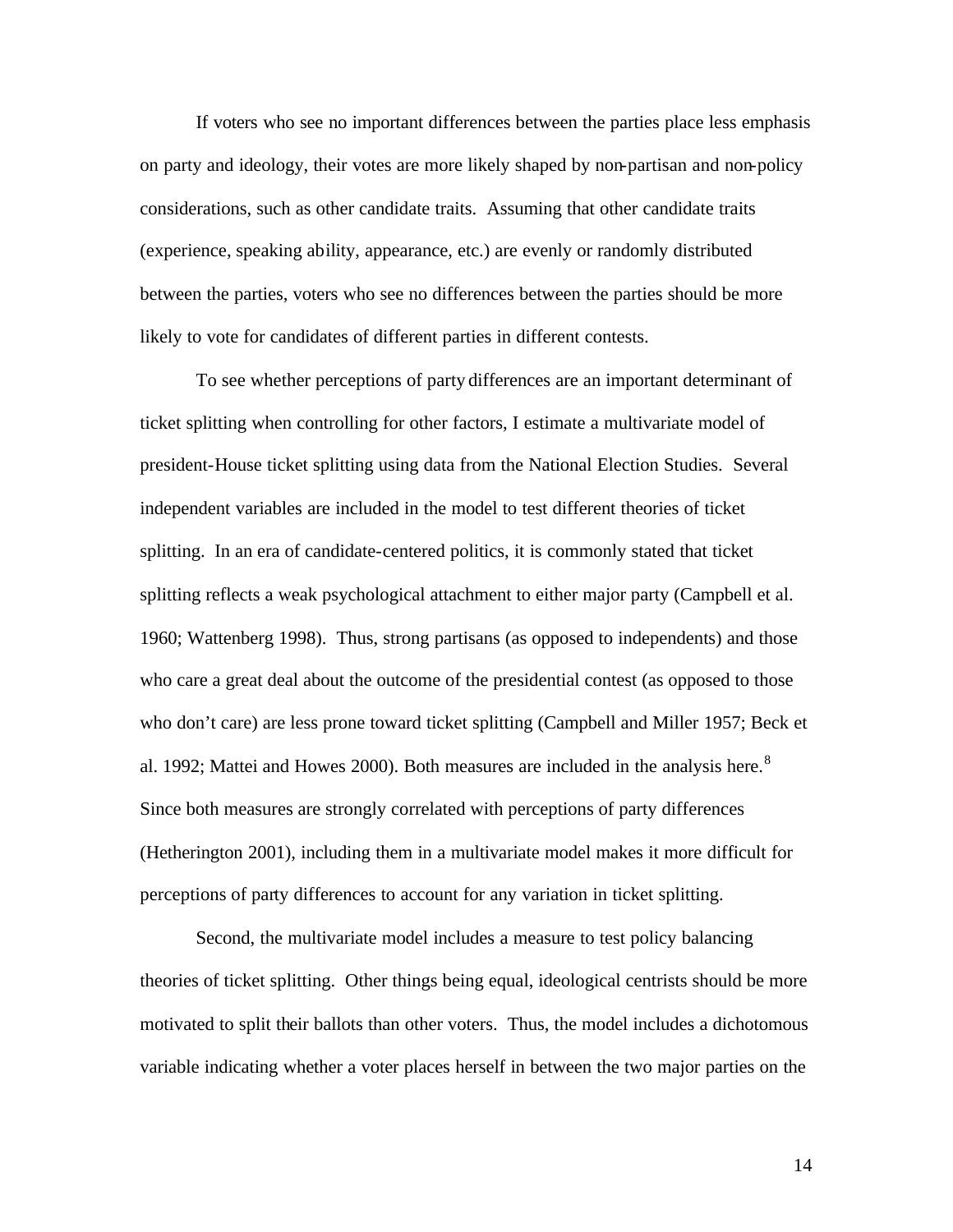liberal-conservative spectrum. Similar measures have been used in other studies (Born 2000b; Mattei and Howes 2000; Garand and Lichtl 2000).

Third, it is important to control for the quality of the competing House candidates. One obvious determinant of ticket splitting is incumbency. Voters are more likely to split their ballots when confronting an incumbent of the opposite party on the ballot (McAlister and Darcy 1992; Alvarez and Schousen 1993; Born 1994; Brody et al. 1994; Sigelman et al. 1997; Born 2000a, 2000b). Thus, the model includes two measures indicating whether the House contest features an incumbent of the same or opposite party of the voter's chosen presidential candidate.

Given that incumbency is a crude measure of candidate quality, it is important to also control for candidate familiarity. Some incumbents face strong, highly visible challengers while many others face relatively unknown, token opposition. Ticket splitting should be more common in the latter contests. To account for these variations in candidate quality (especially for challengers), the model includes measures indicating whether voters can recall the names of the House candidates from their own party and the opposite party.

Fourth, one must allow for the quality of the presidential candidates to influence ticket splitting. Some voters may split their ballots simply because they find the presidential candidate from their party to be inferior to the opposition candidate (Mattei and Howes 2000). Thus, the model includes two dichotomous variables indicating whether partisans are cross-pressured by finding the opposition presidential candidate more appealing.<sup>9</sup>

 $8<sup>8</sup>$  A complete description of each variable is included in the appendix.

<sup>&</sup>lt;sup>9</sup> I follow the coding used by Mattei and Howes (2001) in creating the presidential cross-pressure variables.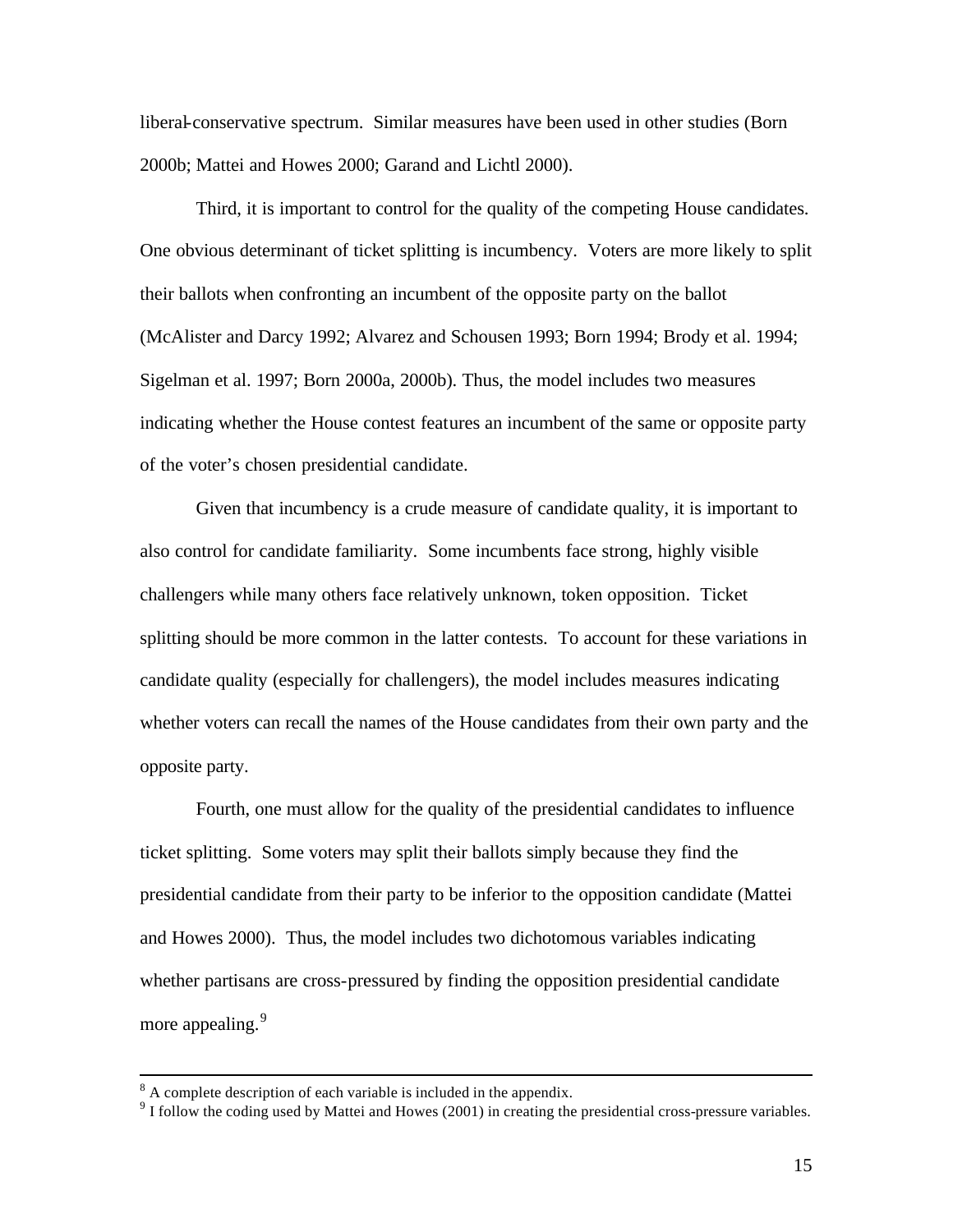Finally, I include controls for region and ballot format. A dummy variable for residents of southern states accounts for higher rates of ticket splitting among those voters (Alvarez and Schousen 1993). There is a historical pattern unique to the South of selecting Republican presidential candidates while electing Democrats to Congress, although this regional distinction has gradually disappeared (Burden and Kimball 2002). An additional dummy variable indicates states with a straight-party device on the ballot, which reduces ticket splitting (Campbell and Miller 1957; McAllister and Darcy 1992; Burden and Kimball 1998).

The results of a multivariate analysis of president-House ticket splitting can be seen in Table 2. The sample used for this analysis includes NES respondents from 1980 to 2000 and excludes third party votes and House races that were not contested by both major parties.<sup>10</sup> Thus, the analysis covers a period in which president-House ticket splitting declined substantially (from 27% in 1980 to 17% in 2000 among voters in this sample). The first column provides the estimated logit coefficients and standard errors for each explanatory variable. Since logit coefficients are not easily interpreted, I also calculate the change in predicted probability of casting a split ballot when varying each independent variable from its minimum to maximum value while holding the other explanatory variables constant (see the second column of Table 2).<sup>11</sup> The change in probability values provides a more substantive comparison of the relative impact of each explanatory variable.

 $10$  Uncontested races afford the voter no choice between casting a split ticket or a straight ticket. Third party votes are relatively rare and confound tests of policy balancing. The name recall questions were not included in the NES battery before 1978. Otherwise the variables used for this analysis go back to 1972.

<sup>&</sup>lt;sup>11</sup> The strength of partisanship variable is held constant at 1 (pure independent) and all other variables are held constant at 0. These are the median values for each variable except for strength of partisanship (median is 3, a weak partisan), important party differences, and care about outcome (where the median is 1, someone who does care about the outcome). These values were chosen to simulate a voter susceptible to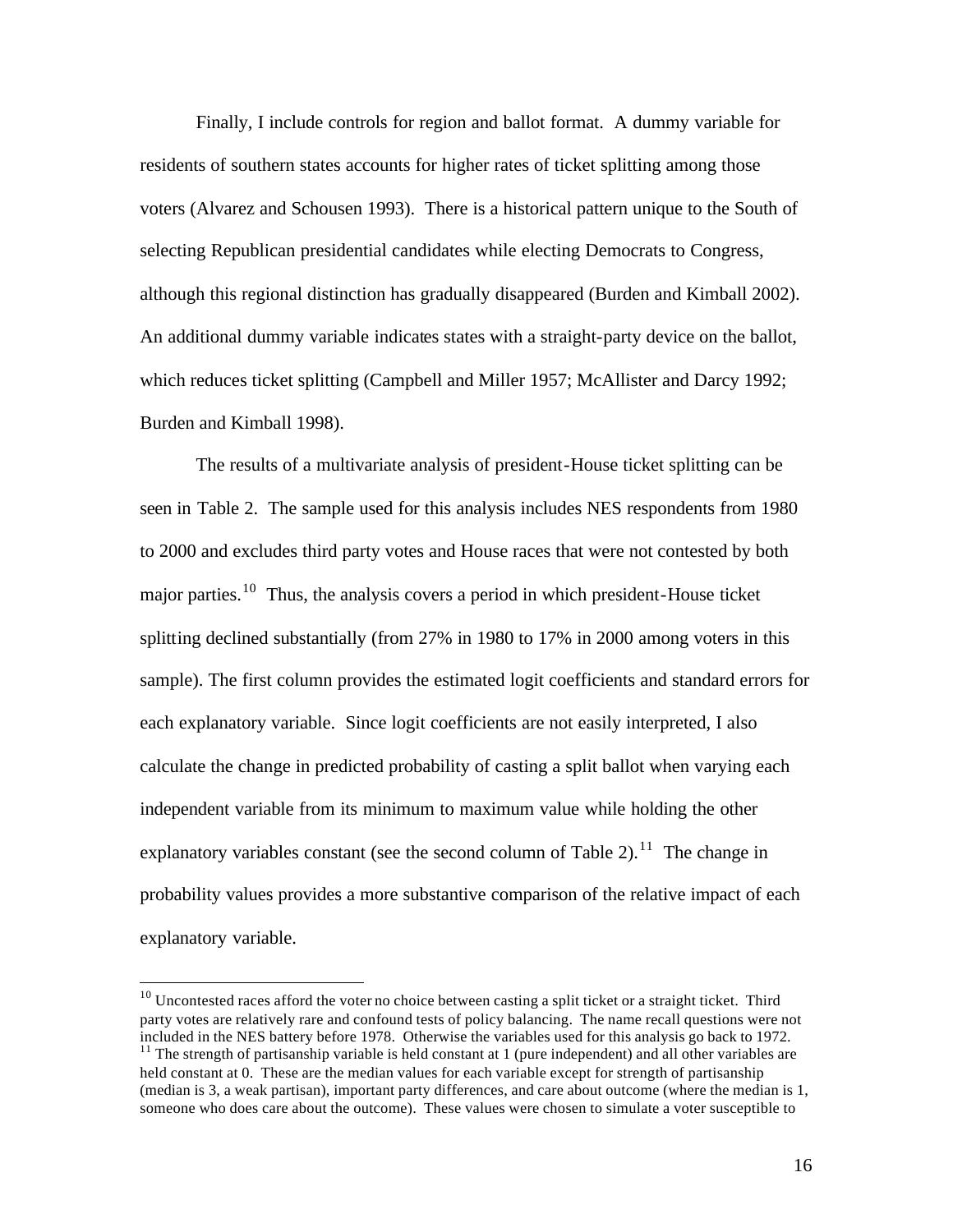#### [Table 2 about here]

As expected, perceptions of important party differences is a significant predictor of ticket splitting even after controlling for several other important factors. While candidate-centered factors (incumbency and name recall in House contests, candidate affect in presidential contests) have the strongest impact on ticket splitting, a fair amount of ticket splitting can be attributed to voters who blur any distinctions between the parties (i.e., political independents, those who don't care about the outcome of the presidential election, and those don't see important party differences).

Furthermore, the decline in ticket splitting from the 1970s to 2000 can be explained almost entirely by changes in the composition of the electorate for these three variables. In 2000, 79% of the voters in the sample see important differences between the parties, as compared to 55% in 1976. In 2000, 89% of the voters cared a great deal about the presidential outcome, as compared to 67% in 1976. In 2000, 41% of the voters are strong partisans, as compared to 32% in 1976. This represents a significant increase in the salience of party labels among voters, and provides a compelling explanation for the recent decline in ticket splitting. None of the other variables in the model, with one exception (discussed below) move in a direction that would lead to less ticket splitting over the last twenty years.

Another factor contributing to the decline in ticket splitting is greater unity among Democrats in affection for the party's presidential candidate. Only 5% of Democrats in 2000 were conflicted in their evaluations of the presidential candidates, down from 11% in 1976. In addition, increased electoral competition in the South, the result of a gradual shift of voters to the Republican party, also accounts for the recent drop in ticket splitting

many forces that produce ticket splitting.

 $\overline{a}$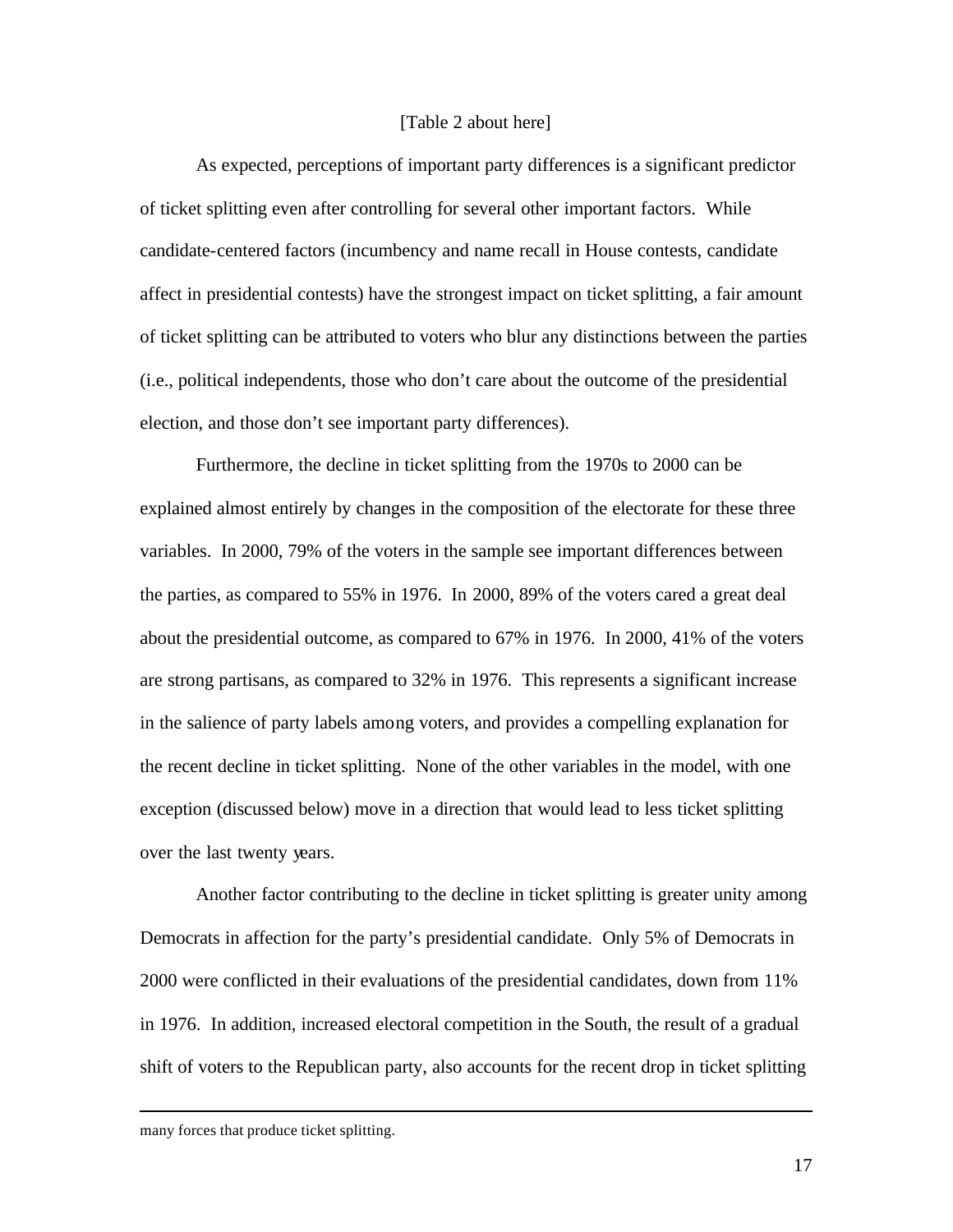(Aistrup 1996; Brunell and Grofman 1998; Burden and Kimball 2002). In the three most recent presidential elections, president-House ticket splitting was no more common in the South than in any other region of the country.

It is worth noting that there is some support for policy balancing theories in Table 2. Ticket splitting is positively associated with being located between the parties on an ideological spectrum (note the positive logit coefficient and change in probability score for the "place self between the major parties" variable). On the other hand, the model coefficient barely reaches conventional levels of statistical significance, and the substantive impact of being a moderate is weaker than the other explanatory variables, including whether one lives in a state with a straight-party ballot mechanism. In addition, the number of voters who place themselves in between the two major parties has remained constant over the last twenty years (at around 23%), so ideological moderation does not help account for the recent decline in ticket splitting. On the whole, the evidence in Table 2 provides support for a party salience theory of ticket splitting. When party labels are less salient and less informative about candidate policy positions, there is less to prevent a voter from crossing party lines.

#### *Does Ticket Splitting Increase When the Parties Offer Similar Policies?*

A final hypothesis from the party salience theory is that aggregate ticket splitting should be more common when the parties converge ideologically and less common when the parties diverge. One way to test this hypothesis is to examine the number of congressional districts with split outcomes each year (i.e., districts carried by a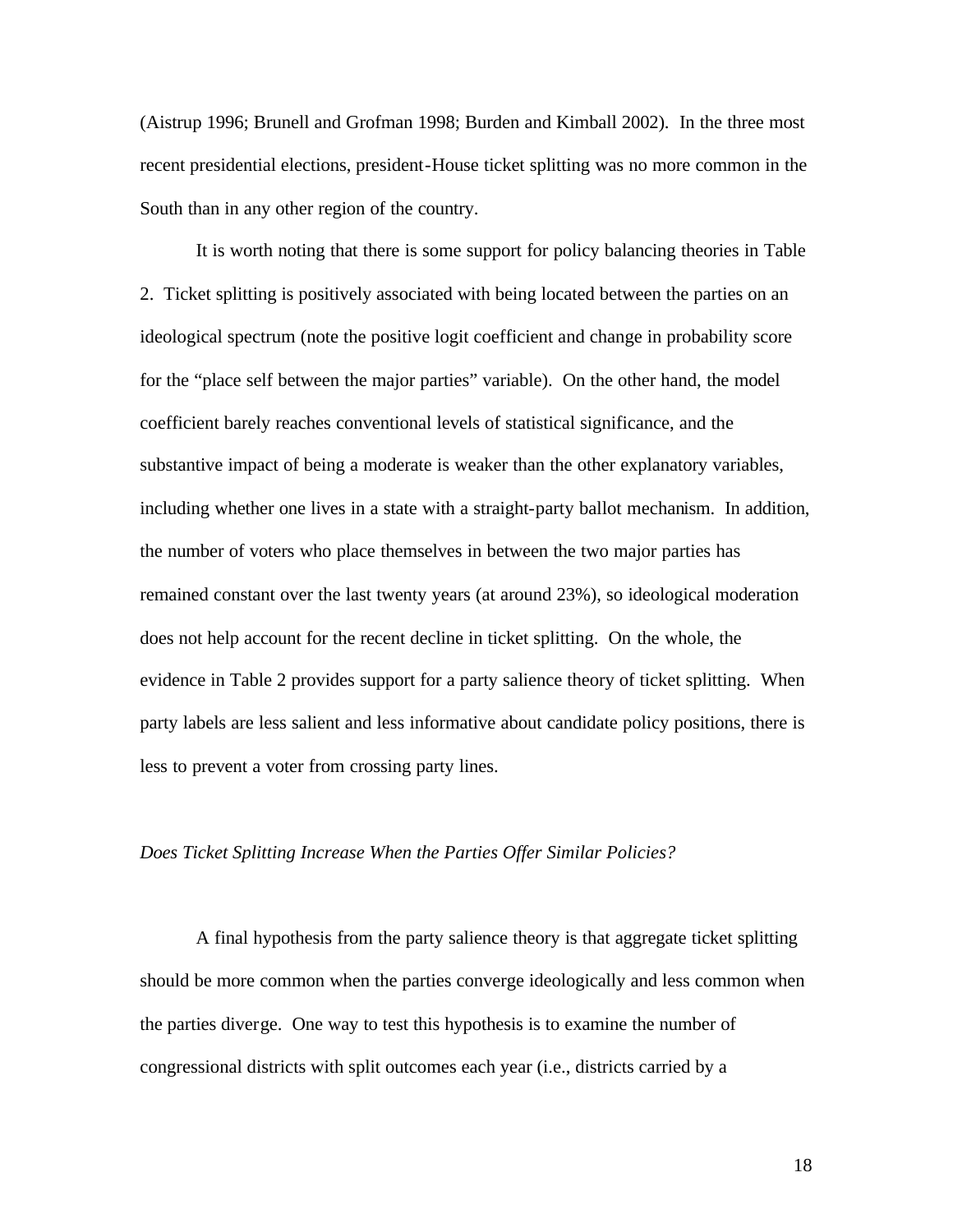presidential candidate of one party and a House candidate of a different party). I estimate a regression equation in which split-district outcomes from 1900 to 2000 are modeled as a function of party polarization, presidential victory margin, and incumbency.

As in Figure 2, Poole and Rosenthal's (1997) DW-NOMINATE scores are used to measure party polarization. I simply calculate the difference between the mean Republican and Democratic DW-NOMINATE scores in the House for the Congress preceding each presidential election as my measure of party polarization. According to the party salience theory, party polarization should be inversely related to ticket splitting. In contrast, policy balancing theory predicts a positive relationship between party polarization and ticket splitting.

In an era of "candidate-centered" politics, many argue that ticket splitting occurs when an appealing candidate manages to attract voters from the opposite party (Wattenberg 1991; Beck et al. 1992). The multivariate analysis includes the president's margin of victory (in percentage points) to account for the expectation that popular presidential candidates may generate more ticket splitting by attracting an unusually large number of votes from the opposition. The final explanatory variable is a measure of the incumbency advantage in House elections developed by Gelman and King (1990). Given that incumbency is a strong predictor of ticket splitting, when the incumbency advantage increases, we should observe more ticket splitting.

It is possible that presidential landslides only influence ticket splitting in the modern candidate-centered campaign era with smaller presidential coattails. Thus, I estimate a second regression model that includes as an explanatory variable an interaction between the margin of victory in the presidential race and a dummy variable marking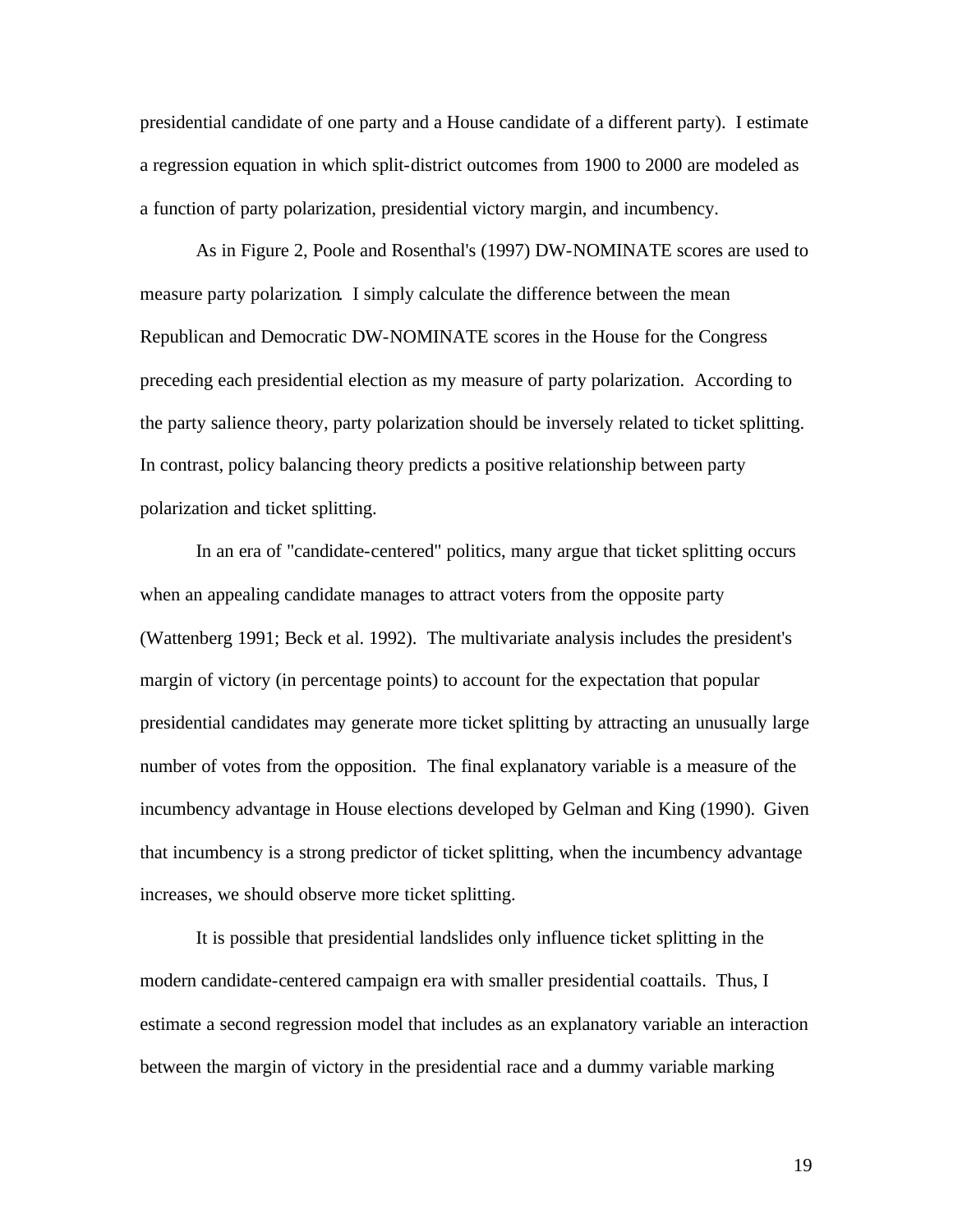elections in the "candidate-centered" period of modern American politics. I choose 1952 as the beginning of the candidate-centered era, since Dwight Eisenhower and Adlai Stevenson were the first presidential candidates to use television ads in a presidential campaign (Ansolabehere et al. 1993). The main effect for victory margin should be insignificant, while the interaction term should produce a positive and significant coefficient, consistent with the idea that candidate-driven ticket splitting is a characteristic of the modern era of American politics.

## [Table 3 about here]

As the regression estimates in Table 3 indicate, party convergence, incumbency, and lopsided presidential elections are associated with higher levels of President-House ticket splitting. These results hold in both models presented in Table 3, with one caveat discussed below. <sup>12</sup> Thus, we find more support for a party salience theory of ticket splitting. When the parties converge toward the ideological center, ticket splitting increases. When the parties polarize, ticket splitting decreases.<sup>13</sup> Again, a substantial increase in party polarization since the 1970s goes a long way toward explaining the decline in split districts during the last twenty years. In the 1970s and 1980s, over 30% of congressiona l districts produced split results in presidential and House elections. In 2000, only 20% of districts generated split outcomes. The difference between mean party

<sup>&</sup>lt;sup>12</sup> Diagnostic tests indicate that 1920, 1984, and 2000 were influential observations in model 1, with Cook's d values slightly larger than the critical value of .18 (Fox 1991). In model 2, none of the observations generated influence statistics exceeding the critical value. The results for both models are the same when influential cases are dropped or when a robust regression method, which corrects for outliers and influential cases (Fox 1991), is used. See Brunell et al. (2001) for similar results. Brown and Wright (1992) examine the relationship between ticket splitting and state-level party polarization and also find an inverse relationship.

<sup>&</sup>lt;sup>13</sup> It is possible that moderate voters are more comfortable splitting their votes between two centrist parties rather than two ideologically extreme parties. Voters may be less certain about the likely policy outcomes negotiated by elected officials occupying opposite poles on the ideological spectrum (Lacy and Niou 1998). However, this argument subverts the basic motivation for policy balancing: the need to strike a balance between ideologically extreme parties and their elected officials.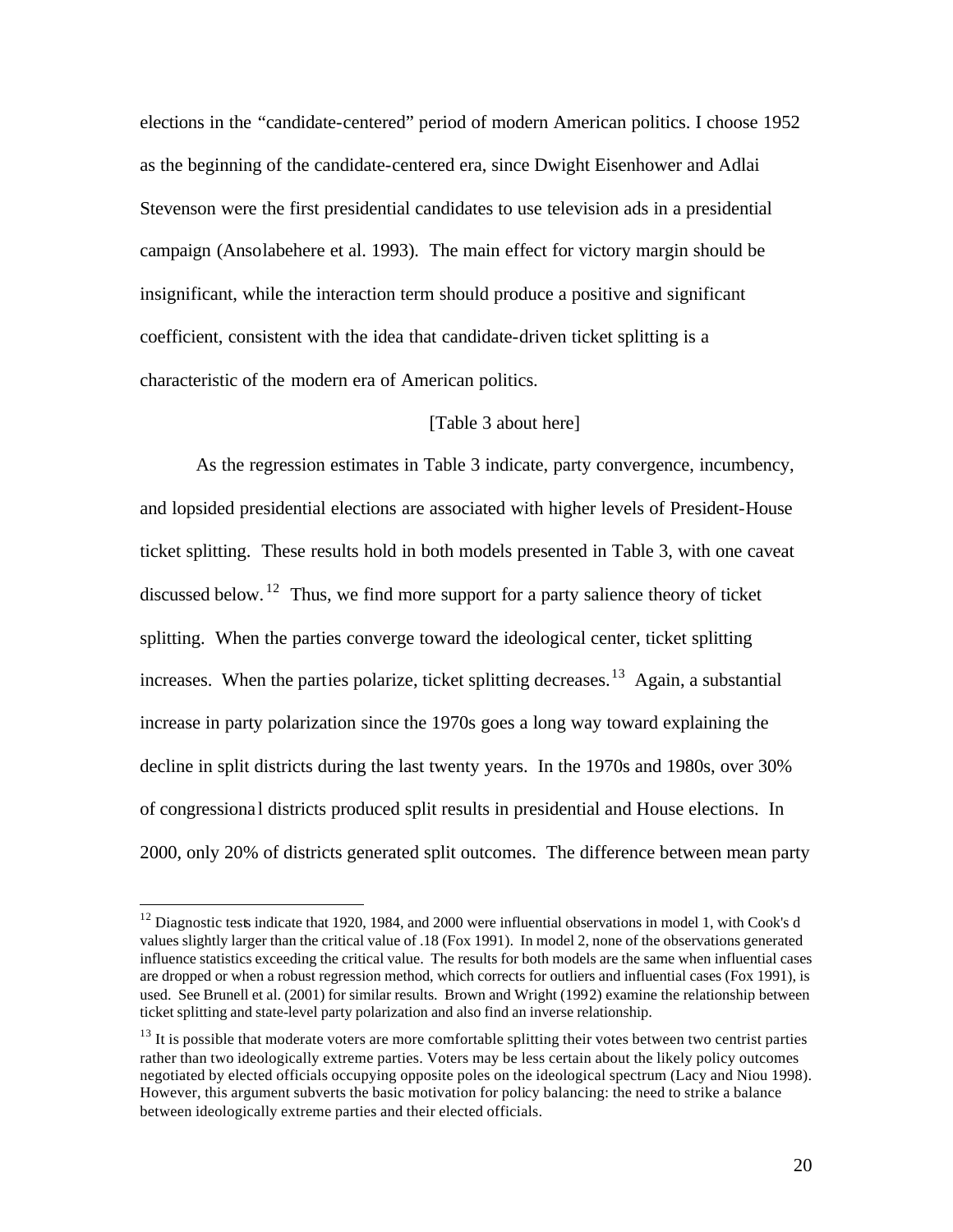DW-NOMINATE scores in the House has increased from .39 in 1972 to .87 in 2000 (on a scale that runs from  $-1$  to  $+1$ ). According to the regression equations in Table 3, this increase in party polarization should have reduced split districts by about 12 to 15 percentage points, not far from the decline that actually occurred.

The results in Table 3 also suggest that the association between the president's winning margin and split districts is stronger for the latter half of this century. As expected, the interaction term is positive and significant in the second model, while the main effect for the victory margin variable is not statistically significant.<sup>14</sup> Landslide presidential elections generally failed to produce divided government before the 1950s because the fate of congressional candidates was closely linked to the performance of the party's presidential candidate. In contrast, lopsided presidential contests are more likely to produce divided outcomes today because congressional campaigns are more independent of the race at the top of the ticket.

### **Conclusion**

 $\overline{a}$ 

It is still commonly argued tha t party attachments among voters are weakening and that ticket splitting is on the rise (Lawrence 1999, 173; Wattenberg 1998, 27; Patterson 2001, 221). It is apparent that the conventional wisdom regarding partisan decline and ticket splitting needs to be revised. There is abundant evidence of increasing partisanship among the mass public and a substantial decrease in ticket splitting in recent elections. The increased ticket splitting of the 1960s and 1970s is certainly related to

 $14$  An F test indicates that the coefficients for the interaction term and the main effect for victory margin are statistically different from one another at the .05 significance level.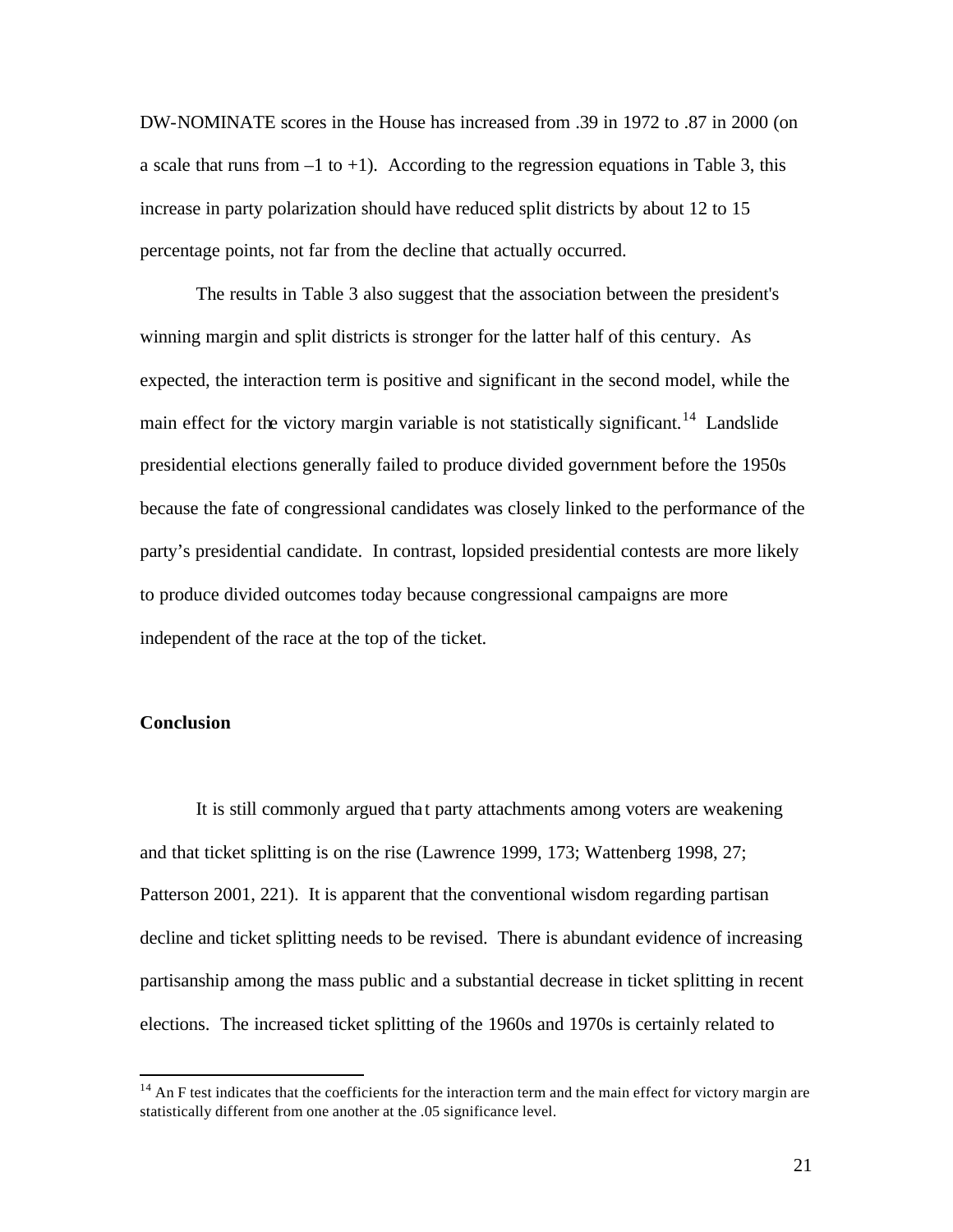weakened party attachments and the rise of candidate-centered campaigns during that period. More recently, however, we have witnessed the converse of this relationship: resurgent partisanship and decreased ticket splitting as party labels and ideological positions have become more relevant to voters.

Voters have correctly perceived the widening ideological differences between the major parties in the United States. In addition, voters who perceive important differences between the parties are more likely to vote on the basis of party affiliation and ideological positions. As the ideological gulf between the parties in Congress has grown, mass partisanship has come to be defined more by ideology than in the past. The correlation between a voter's ideological position and party identification has increased substantially in the last twenty years (Knight and Erikson 1997; Levine, Carmines, and Huckfeldt 1997; Abramowitz and Saunders 1998). One result has been a decline in ticket splitting.

The fact that the 2000 and 2002 elections both produced unified government underscores the recent decline in split-ticket voting. The ubiquitous losses suffered by the president's party in midterm congressional elections (until recently) are often interpreted as a sign that voters prefer the opposition party to control Congress and serve as a check on the president (Alesina and Rosenthal 1989; Erikson 1988; Mebane and Sekhon 2002). In the midterm elections of 2002, voters had a chance to elect more Democrats to serve as a check on a Republican president, and yet Republicans actually gained seats in both the House and Senate. With very few exceptions, the Republican gains in the 2002 elections came in states and districts where George Bush had run well ahead of Al Gore in the 2000 election. Thus, recent elections have strengthened the correlation between presidential and congressional voting (Campbell 2003). In addition,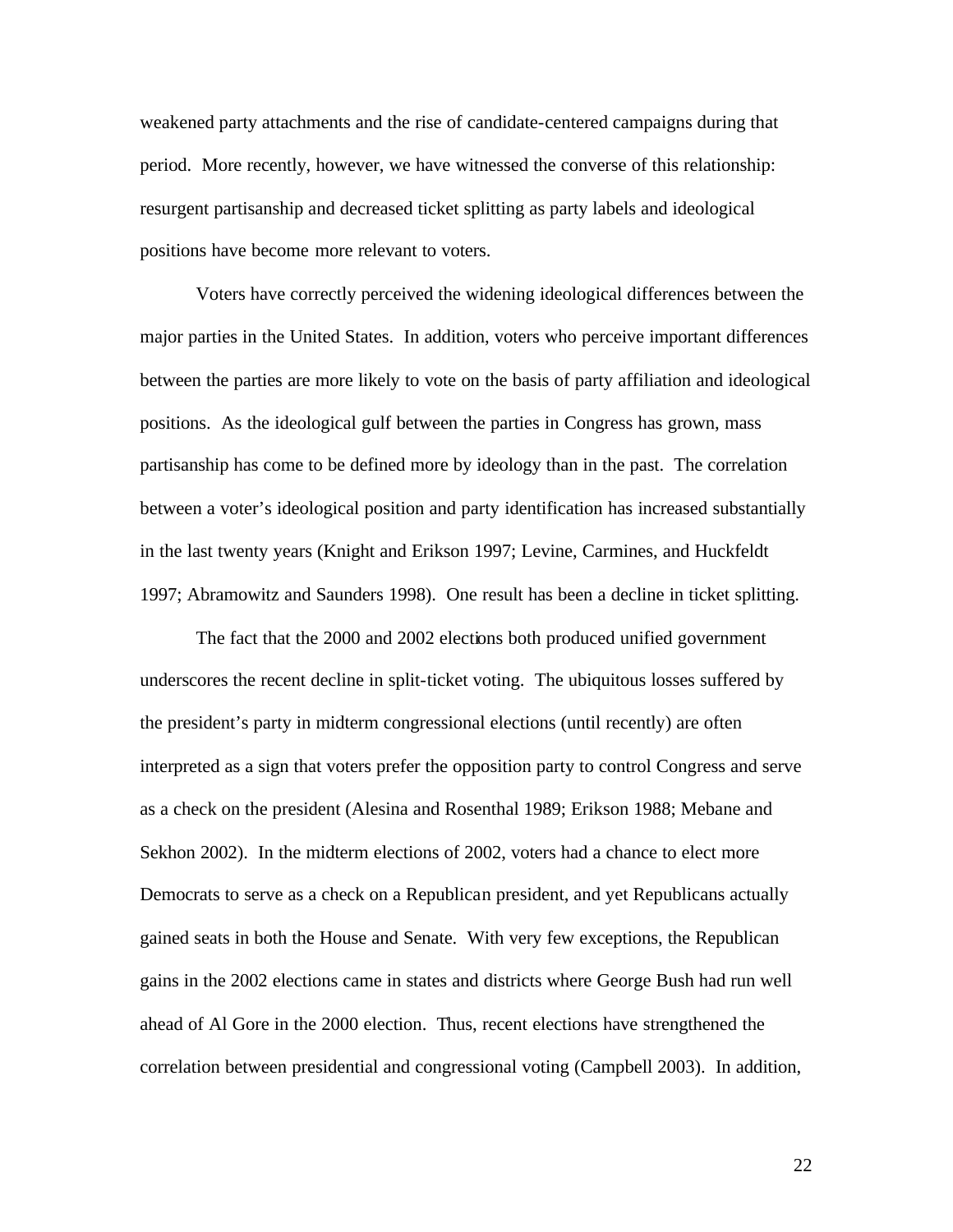since 1952 divided government has ensued after 9 midterm elections and 7 presidential elections, so the midterm loss phenomenon is not an adequate explanation of the prevalence of divided government in the last forty years.

In addition, an examination of the House incumbents who survive in competitive districts highlights the importance of ideological positions in elections. The list of incumbents who won in districts carried by the opposite party's presidential candidate in recent elections is primarily a roster of moderate Republicans (such as Chris Shays, Wayne Gilchrest, Jim Leach, and Jack Quinn) and moderate Democrats (such as Ken Lucas, Charlie Stenholm, Colin Peterson, and Dennis Moore).<sup>15</sup> In the  $107<sup>th</sup>$  Congress, the average DW-NOMINATE score of Democratic incumbents in districts carried by Bush was -.14, as compared to an average of -.45 for Democrats representing districts that Gore won. Similarly, the average DW-NOMINATE score of Republican incumbents in districts carried by Gore was .52, as compared to an average of .74 for Republicans representing districts that Bush won. Politically moderate incumbents obscure party differences, which helps them appeal to voters from the opposite party and survive in competitive districts. Even in cases where ticket splitting occurs, the salience of party labels and party positions is still important.

The rise and fall of ticket splitting can be understood in terms of a fall and rise in the salience of party labels. It is important to consider American voting behavior in light of the actions of the parties in government. In recent years, ideological disputes in Washington have highlighted the policy differences between the parties. As a result, voters have come to see government and candidates in a more partisan and ideological

<sup>&</sup>lt;sup>15</sup> Of the 33 conservative Blue Dog Democrats in the  $107<sup>th</sup>$  House, 22 represented districts that Bush won in the 2000 election.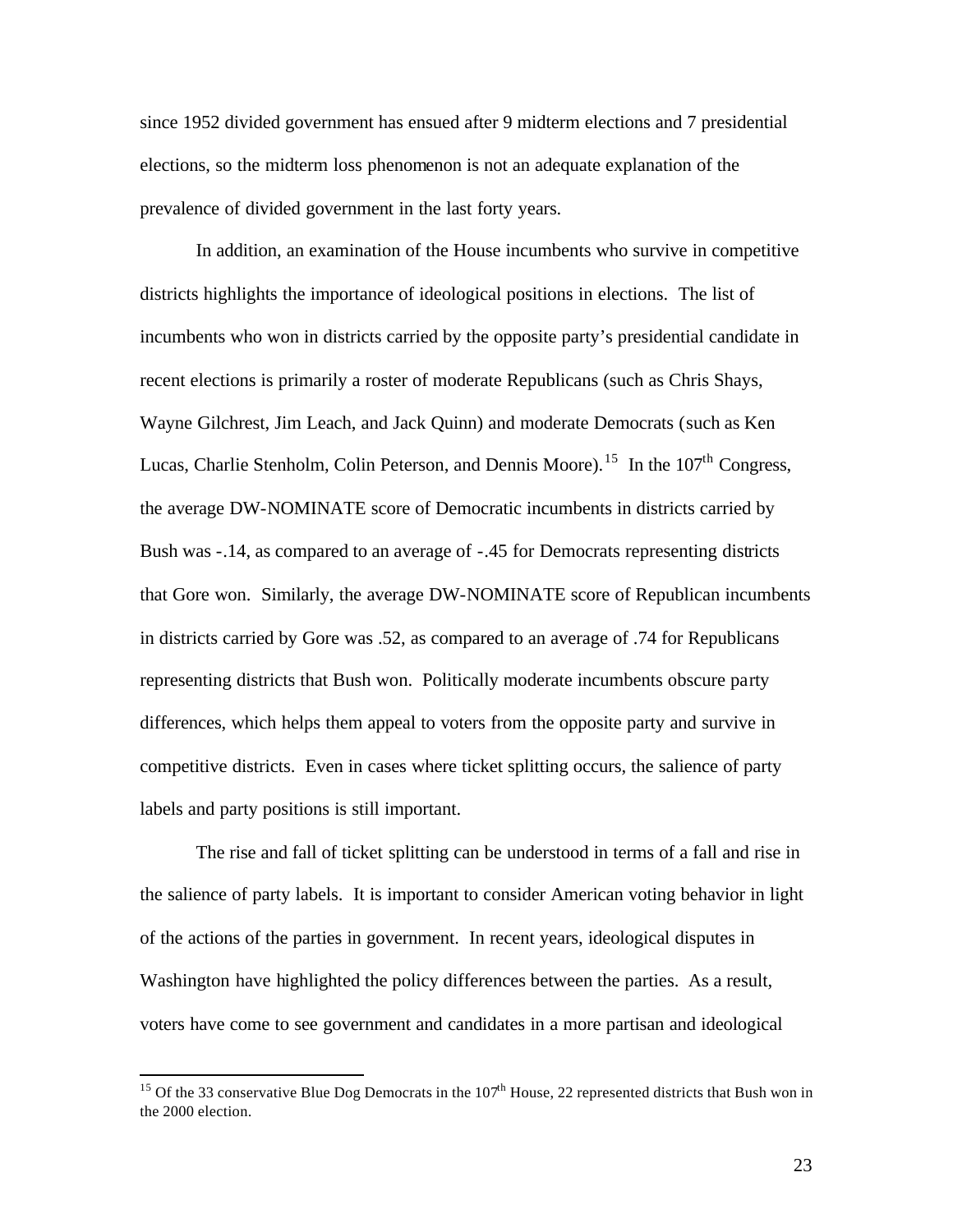light, which increases the salience of party labels in the voting booth. Voters who see important differences between the parties rely more heavily on party and ideology and thus are less likely to cast split ballots. As a result, ticket splitting has declined during the last twenty years.

The extremely close competitive balance between the two major parties makes it difficult to predict the future of divided government in the United States. However, the ideological differences between the parties and the salience of party labels are important indicators to follow. The bipartisanship that prevailed in the capital immediately after September 11, 2001 obscured party differences on the major issues of the day. Had it continued, it would have produced an increase in ticket splitting in the coming elections. However, national government has since returned to ideologically charged partisan disputes on a variety of issues from tax cuts to judicial nominations. The continuing party polarization in American politics means that ticket splitting should continue to decline, even below the relatively low levels seen in the 2000 election.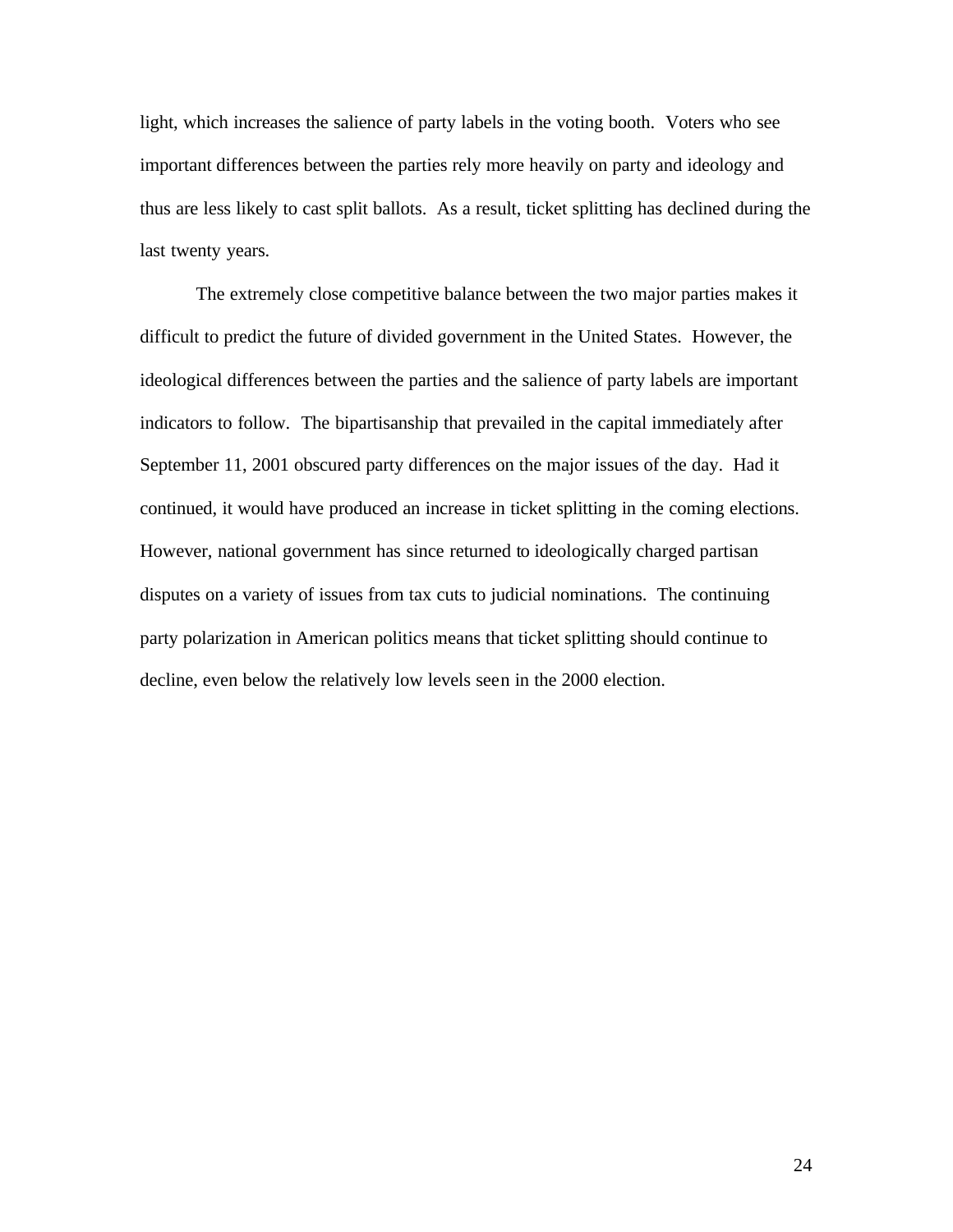# **Appendix – Summary of NES Variable Codes**

*Split ticket voting*: coded as 1 for respondents who voted for presidential and House candidates of opposite parties, 0 for respondents who voted for candidates of the same party.

*Party Identification*: The standard seven-point party identification scale, ranging from strong Democrats (coded as  $-3$ ) to strong Republicans  $(+3)$ .

*Strength of Partisanship*: coded 1 for pure independents, 2 for independent leaners, 3 for weak partisans, and 4 for strong partisans.

*Ideology*: Summary of a respondent's self-assessed ideology, coded as  $-1$  for liberals, 0 for moderates, and +1 for conservatives. This summary measures preserves a lot of missing data that is lost when using the seven-point ideological self-placement.

*Incumbency*: coded +1 for a Republican incumbent, 0 for an open seat, and –1 for a Democratic incumbent.

*Presidential Candidate Affect*: Based on open-ended questions about the presidential candidates, this variable is the sum of the number of likes for the Republican and dislikes for the Democrat minus the number of likes for the Democrat and dislikes for the Republican (up to 5 mentions each). Values range from  $-10$  (extreme affect advantage for the Democrat) to  $+10$  (extreme advantage for the Republican).

*Important Party Differences*: Coded as 1 if the respondent says there are "important differences" in what the two major parties stand for, 0 if the respondent says "no" or "don't know."

*Care About Outcome*: Coded as 1 if the respondent cares "a good deal" about who wins the presidential election, 0 if the respondent doesn't care very much or doesn't know.

*South*: Coded as 1 for resident of one of the eleven former Confederate states, 0 for all others.

*Straight-Party Ballot Device*: coded 1 if the respondent resides in a state with a straightparty option on the ballot, 0 if not.

*Place Self Between the Major Parties*: coded as 1 for those who place themselves to the left of the Democratic party and to the right of the Republican party on the seven-point ideology scale, and 0 otherwise (including those who fail to place themselves or both parties on the scale).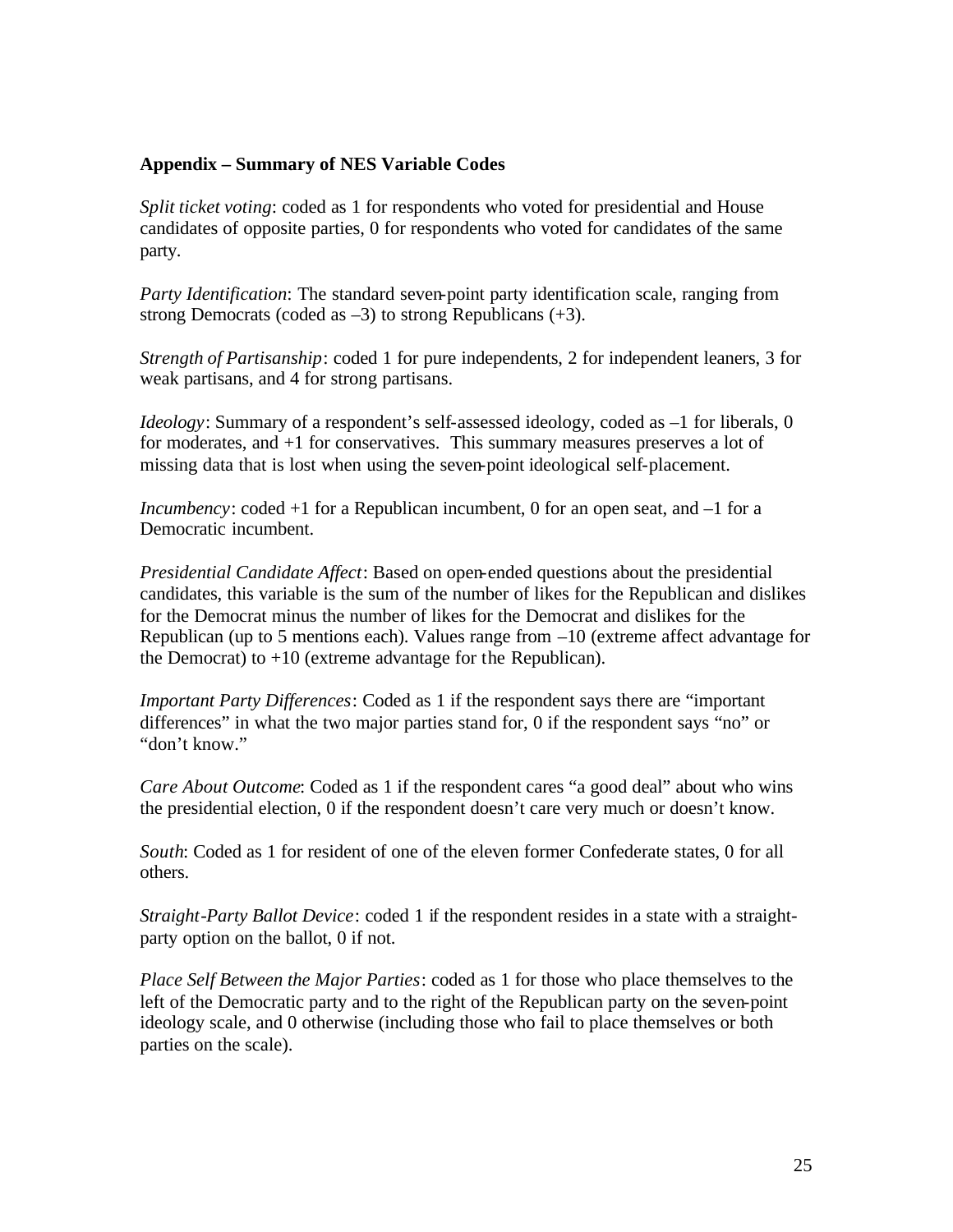*House Incumbent of Own Party*: coded 1 if the respondent resides in a congressional district where the incumbent is from the same party as the respondent's chosen presidential candidate, 0 otherwise.

*House Incumbent of Opposite Party*: coded 1 if the respondent resides in a district where the incumbent is from the opposite party, 0 otherwise.

*Recall Name of Own Party House Candidate*: Coded as 1 if the respondent accurately recalls the name of the House candidate from the same party as his chosen presidential candidate, 0 otherwise.

*Recall Name of Opposite Party House Candidate*: Coded as 1 if the respondent accurately recalls the name of the House candidate from the opposite party, 0 otherwise.

*Presidential Pull on Republicans*: coded as 1 if a Republican partisan rates the Democratic presidential candidate better than the Republican candidate on the presidential candidate affect scale, 0 otherwise. Leaners are treated as partisans.

*Presidential Pull on Democrats*: coded as 1 if a Democratic partisan rates the Republican presidential candidate better than the Democratic candidate on the presidential candidate affect scale, 0 otherwise. Leaners are treated as partisans.

# **Summary of Aggregate Variables**

*Split Districts*: the percentage of congressional districts with split outcomes (carried by presidential and House candidates of different parties) in on-year elections.

*President-House Ticket Splitting*: the percentage of NES respondents who report voting for presidential and House candidates of opposite major parties.

*Split Senate Delegations*: the percentage of states with U.S. senators of different parties after each on-year election.

*Important Party Differences*: the percentage of NES respondents who report that there are "important differences" in what the parties stand for.

*Mean Distance Between Parties*: the difference between the mean DW-NOMINATE score for House Democrats and the mean DW-NOMINATE score for House Republicans in the Congress preceding each presidential election.

*President's Victory Margin*: the difference (in percentage points) between the presidential candidate with the most popular votes and the second-place finisher.

*Incumbency Advantage*: Gelman-King measure of the House incumbency advantage in each on-year election.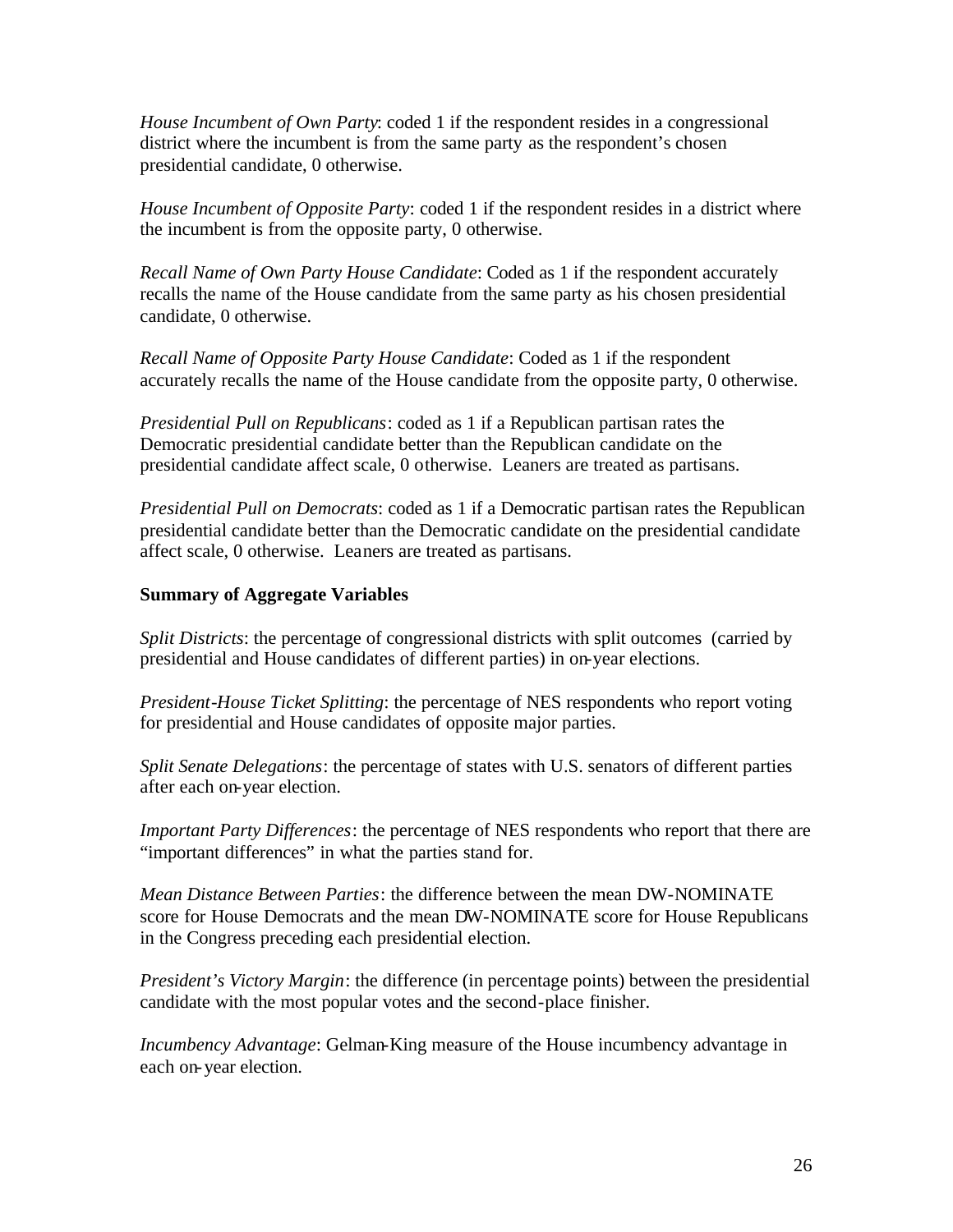#### **References**

- Abramowitz, Alan I. 1981. "Choices and Echoes in the 1980 U.S. Senate Elections: A Research Note." *American Journal of Political Science* 25:112-118.
- Abramowitz, Alan I., and Kyle L. Saunders. 1998. "Ideological Realignment in the U.S. Electorate." *Journal of Politics* 60:634-52.
- Aistrup, Joseph A. 1996. *The Southern Strategy Revisited*. Lexington: University of Kentucky Press.
- Alesina, Alberto, and Howard Rosenthal. 1995. *Partisan Politics, Divided Government, and the Economy*. New York: Cambridge University Press.
- Alvarez, R. Michael, and Matthew M. Schousen. 1993. "Policy Moderation or Conflicting Expectations: Testing the Intentional Models of Split-Ticket Voting." *American Politics Quarterly* 21:410-438.
- Ansolabehere, Stephen, Roy Behr, and Shanto Iyengar. 1993. *The Media Game*. New York: Macmillan.
- Asher, Herbert B. 1988. *Presidential Elections and American Politics*, 4th ed. Chicago: Dorsey Press.
- Bartels, Larry M. 2000. "Partisanship and Voting Behavior, 1952-1996." *American Journal of Political Science* 44:35-50.
- Beck, Paul Allen, Lawrence Baum, Aage R. Clausen, and Charles E. Smith, Jr. 1992. "Patterns and Sources of Ticket Splitting in Subpresidential Voting." *American Political Science Review* 86:916-928.
- Born, Richard. 2000a. "Congressional Incumbency and the Rise of Split-Ticket Voting." *Legislative Studies Quarterly* 25:365-387.
- Born, Richard. 2000b. "Policy-Balancing Models and the Split-Ticket Voter, 1972-1996." *American Politics Quarterly* 28:131-162.
- Born, Richard. 1994. "Split-Ticket Voters, Divided Government, and Fiorina's Policy-Balancing Model." *Legislative Studies Quarterly* 19:95-115.
- Broder, David S. 1972. *The Party's Over: The Failure of Politics in America*. New York: Harper & Row.
- Brody, Richard A., David W. Brady, and Valerie Heitshusen. 1994. "Accounting for Divided Government: Generational Effects on Party and Split-Ticket Voting." in *Elections at Home and Abroad*, M. Kent Jennings and Thomas E. Mann, eds. Ann Arbor: University of Michigan Press.
- Brown, Robert D., and Gerald C. Wright. 1992. "Elections and State Party Polarization." *American Politics Quarterly* 20:411-426.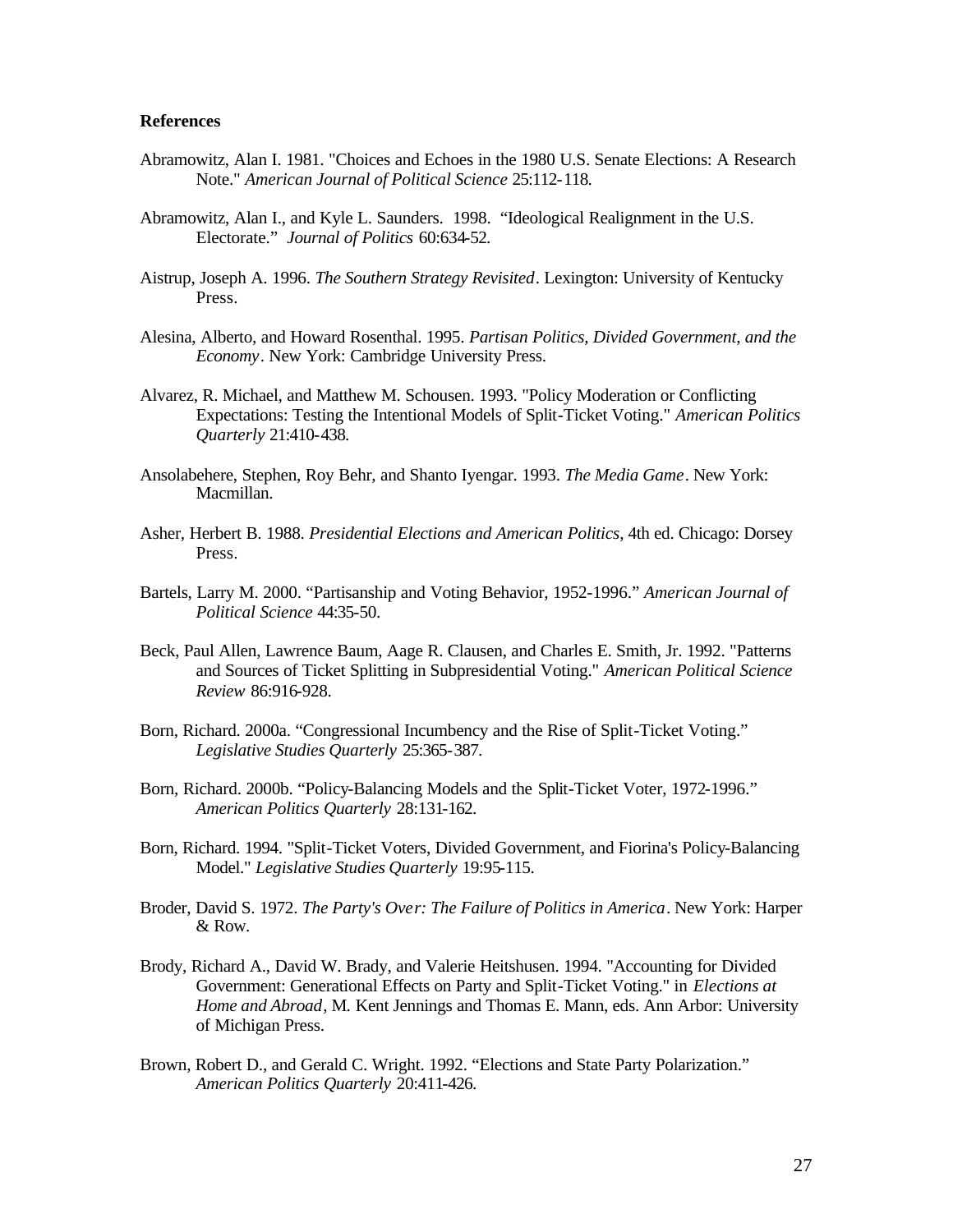- Brunell, Thomas L., and Bernard Grofman. 1998. "Explaining Divided U.S. Senate Delegations, 1788-1996." *American Political Science Review* 92:391-399.
- Brunell, Thomas L., Bernard N. Grofman, and Samuel Merrill III. 2001. "Accounting for Changes in the Number of Districts with Split House-President Outcomes, 1900-1996." Paper presented at the annual meeting of the Public Choice Society, San Antonio, TX, March 8, 2001.
- Burden, Barry C., and David C. Kimball. 1998. "A New Approach to the Study of Ticket splitting." *American Political Science Review* 92:533-544.
- Burden, Barry C., and David C. Kimball. 2002. *Why Americans Split Their Tickets: Campaigns, Competition, and Divided Government*. University of Michigan Press.
- Burns, Nancy, Donald R. Kinder, Steven J. Rosenstone, Virginia Sapiro, and the National Election Studies. 2001. NATIONAL ELECTION STUDIES, 2000: PRE-/POST-ELECTION STUDY [dataset]. Ann Arbor, MI: University of Michigan, Center for Political Studies [producer and distributor].
- Campbell, Angus, Philip E. Converse, Warren E. Miller, and Donald E. Stokes. 1960. *The American Voter*. Chicago: University of Chicago Press.
- Campbell, Angus, and Warren E. Miller. 1957. "The Motivational Basis of Straight and Split-Ticket Voting." *American Political Science Review* 51:293-312.
- Campbell, James E. 2003. "The 2002 Midterm Election: A Typical or an Atypical Midterm?" *PS: Political Science and Politics* 36:203-207.
- Carmines, Edward G., and Geoffrey C. Layman. 1997. "Issue Evolution in Postwar American Politics." in *Present Discontents*, Byron E. Shafer, ed. Chatham, NJ: Chatham House.
- Downs, Anthony. 1957. *An Economic Theory of Democracy*. New York: Harper Collins.
- Epstein, Leon D. 1983. "The Scholarly Commitment to Parties," in *Political Science: The State of the Discipline*, Ada Finifter, ed. Washington: American Political Science Association.
- Erikson, Robert S. 1988. "The Puzzle of Midterm Loss." *Journal of Politics* 50:1011-29.
- Fiorina, Morris P. 1988. "The Reagan Years: Turning to the Right or Groping Toward the Middle?" in *The Resurgence of Conservatism in Anglo-American Democracies*, ed. Barry Cooper, Allan Kornberg, and William Mishler. Durham: Duke University Press.

Fiorina, Morris P. 1996. *Divided Government*, 2<sup>nd</sup> ed. Boston: Allyn and Bacon.

- Fox, John. 1991. *Regression Diagnostics*. Newbury Park, CA: Sage.
- Franklin, Charles H. 1991. "Eschewing Obfuscation? Campaigns and the Perceptions of Senate Incumbents." *American Political Science Review* 85:1193-1214.
- Frymer, Paul. 1994. "Ideological Consensus within Divided Party Government." *Political Science Quarterly* 109(Summer):287-311.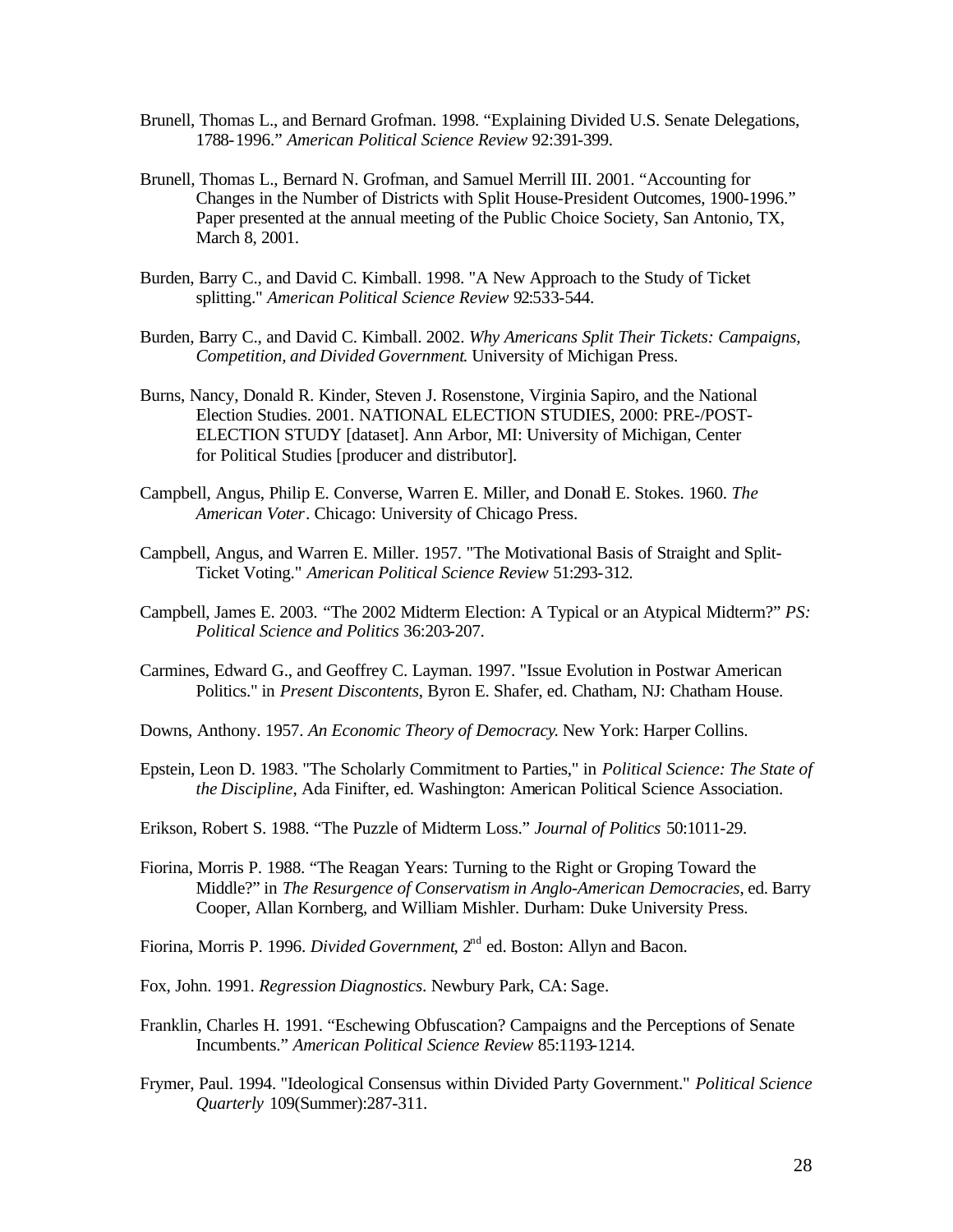- Frymer, Paul, Thomas Paul Kim, and Terri S. Bines. 1997. "Party Elites, Ideological Voters, and Divided Party Government." *Legislative Studies Quarterly* 22(May):195-216.
- Garand, James C., and Marci Glascock Lichtl. 2000. "Explaining Divided Government in the United States: Testing an Intentional Model of Split-Ticket Voting." *British Journal of Political Science* 30:173-191.
- Gelman, Andrew, and Gary King. 1990. "Estimating Incumbency Advantage Without Bias." *American Journal of Political Science* 34:1142-1164.
- Green, John C., John S. Jackson, and Nancy L. Clayton. 1999. "Issue Networks and Party Elites in 1996." In *The State of the Parties*, eds. John C. Green and Daniel M. Shea. Lanham, MD: Rowman & Littlefield.
- Grofman, Bernard, William Koetzle, Michael McDonald, and Thomas Brunell. 2000. "A New Look at Split-Ticket Outcomes for House and President: The Comparative Midpoints Model." *Journal of Politics* 62:34-50.
- Hetherington, Marc J. 2001. "Resurgent Mass Partisanship: The Role of Elite Polarization." *American Political Science Review* 95:619-631.
- Ingberman, Daniel, and John Villani. 1993. "An Institutional Theory of Divided Government and Party Polarization." *American Journal of Political Science* 37:429-471.
- Jacobson, Gary C. 2001. *The Politics of Congressional Elections*, 5<sup>th</sup> ed. New York: Longman.
- Jacobson, Gary C. 1990. *The Electoral Origins of Divided Government*. Boulder, CO: Westview.
- Key, V.O., Jr. 1966. *The Responsible Electorate*. Cambridge: Harvard University Press.
- Kimball, David C. 1997. *The Divided Voter in American Politics*. Ph.D. dissertation, Ohio State University.
- Kimball, David C., Chris T. Owens, and Matthew J. McLaughlin. 2002. "Straight Party Ballots in State Legislative Elections" *Spectrum: The Journal of State Government* 75:26-28.
- Knight, Kathleen, and Robert S. Erikson. 1997. "Ideology in the 1990s." In *Understanding Public Opinion*, ed. Barbara Norrander and Clyde Wilcox, 91-110. Washington, DC: Congressional Quarterly Press.
- Lacy, Dean, and Emerson M.S. Niou. 1998. "Elections in Double -Member Districts with Nonseparable Preferences." *Journal of Theoretical Politics* 10:89-110.
- Lacy, Dean, and Philip Paolino. 1998. "Downsian Voting and the Separation of Powers." *American Journal of Political Science* 42:1180-1199.
- Lang, Kurt, Gladys Engel Lang, and Irving Crespi. 1998. "Discerning the Mandate: Voter Intentions and Media Interpretations." presented at the annual meeting of the American Political Science Association, Boston, September 3, 1998.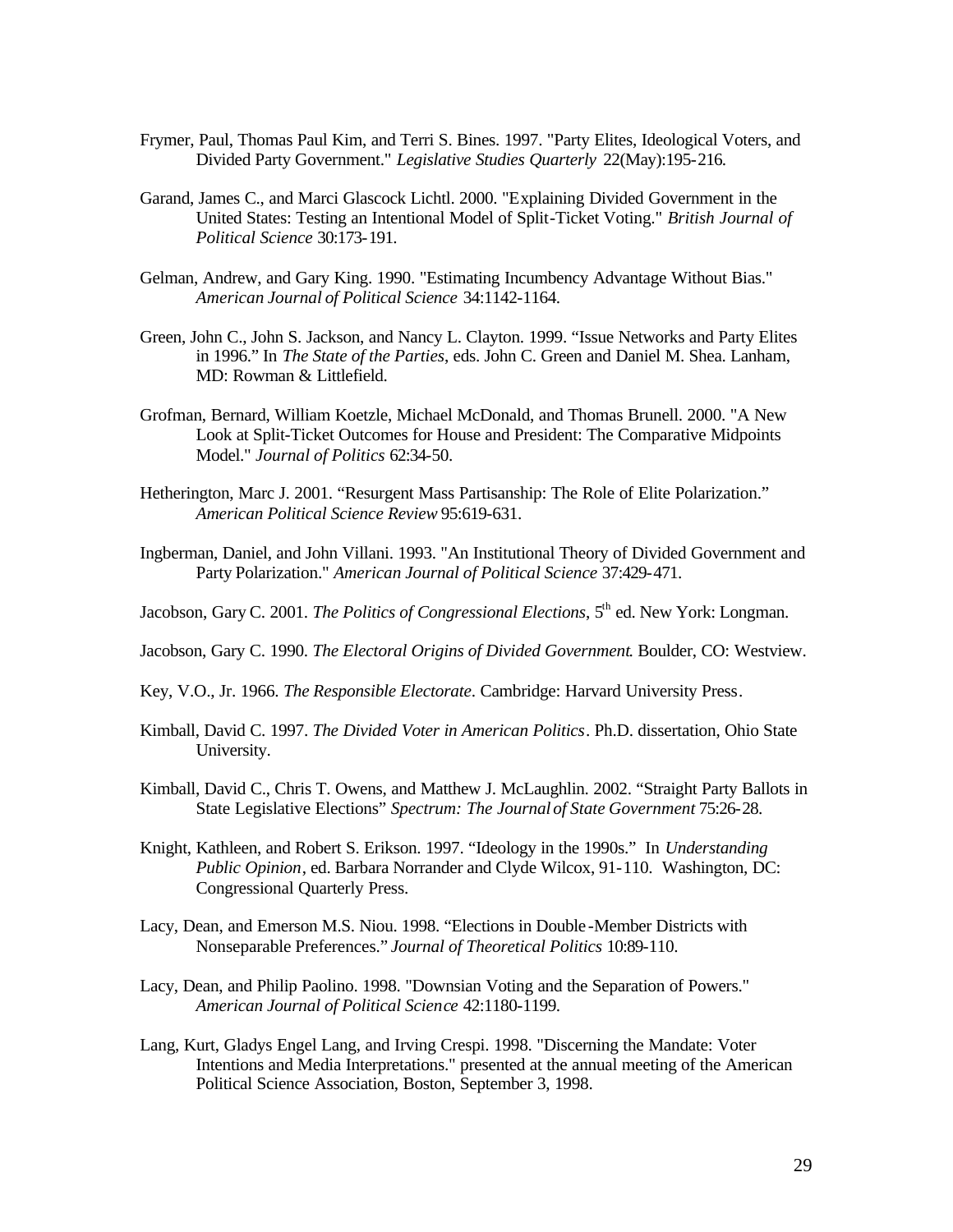Lawrence, David. 1999. *America: The Politics of Diversity* . Belmont, CA: West/Wadsworth.

- Levine, Jeffery, Edward G. Carmines, and Robert Huckfeldt. 1997. "The Rise of Ideology in the Post-New Deal Party System, 1972-1992." *American Politics Quarterly* 25:19-34.
- Mattei, Franco, and John S. Howes. 2000. "Competing Explanations of Split-Ticket Voting in American National Elections." *American Politics Quarterly* 28:379-407.
- McAllister, Ian, and Robert Darcy. 1992. "Sources of Split-Ticket Voting in the 1988 American Elections." *Political Studies* 40:695-712.
- Mebane, Walter R., Jr. 2000. "Coordination, Moderation, and Institutional Balancing in American Presidential and House Elections." *American Political Science Review* 94:37-57.
- Mebane, Walter R. Jr., and Jasjeet S. Sekhon. 2002. "Coordination and Policy Moderation at Midterm." *American Political Science Review* 96:141-157.
- Miller, Warren E. 1991. "Party Identification, Realignment, and Party Voting: Back to Basics." *American Political Science Review* 85:557-568.
- Mockabee, Stephen T. 2001. "Party Polarization in American Politics: Congressional Polarization and Public Attitudes." presented at the annual meeting of the Midwest Political Science Association, Chicago, April 19-22, 2001.
- National Election Studies, Center for Political Studies, University of Michigan. 1995-2000. The NES Guide to Public Opinion and Electoral Behavior (http://www.umich.edu/~nes/nesguide/nesguide.htm). Ann Arbor, MI: University of Michigan, Center for Political Studies [producer and distributor].
- Page, Benjamin I. 1978. *Choices and Echoes in Presidential Elections*. Chicago: University of Chicago Press.
- Patterson, Thomas E. 2001. *The American Democracy*, 5<sup>th</sup> ed. New York: McGraw-Hill.
- Petrocik, John R., and Joseph Doherty. 1996. "The Road to Divided Government: Paved Without Intention." In *Divided Government*, Peter F. Galderisi, ed. Lanham, MD: Rowman & Littlefield.
- Phillips, Kevin P. 1975. *Mediacracy: American Parties and Politics in the Communications Age*. Garden City, NY: Doubleday.
- Polidata ®. 2001. "Presidential Results by Congressional Districts." www.polidata.org/prcd. March 17, 2001.
- Poole, Keith T., and Howard Rosenthal. 1997. *Congress: A Political-Economic History of Roll Call Voting*. New York: Oxford University Press.
- Rohde, David W. 1991. *Parties and Leaders in the Postreform House*. Chicago: University of Chicago Press.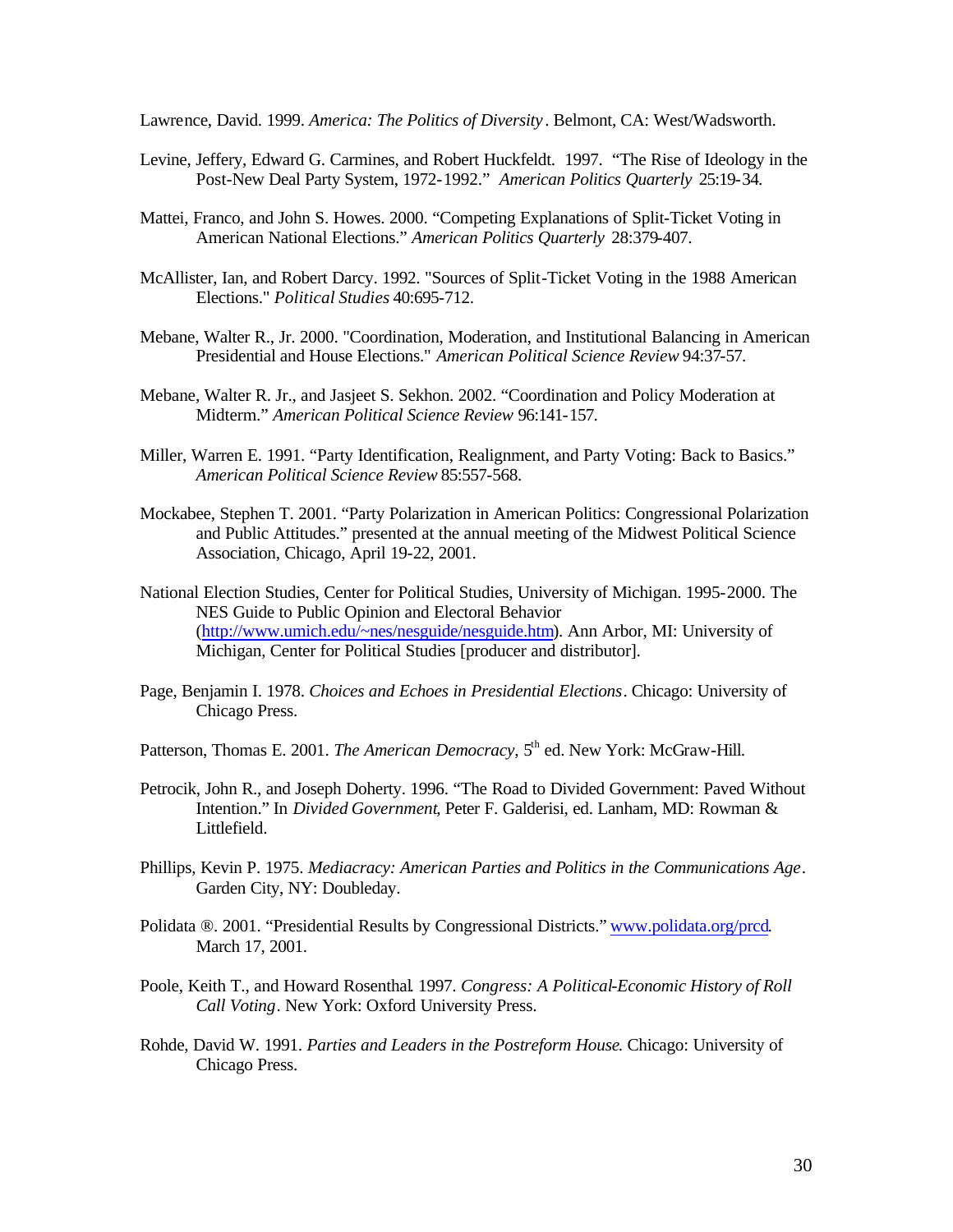- Rusk, Jerrold G. 1970. The Effect of the Australian Ballot Reform on Split Ticket Voting: 1876- 1908. *American Political Science Review* 64:1220-1238.
- Sapiro, Virginia, Steven J. Rosenstone, Warren E. Miller, and the National Election Studies. 1997. 1948-1996 Cumulative Data File [dataset]. Ann Arbor, MI: University of Michigan, Center for Political Studies [producer and distributor].
- Scheve, Kenneth, and Michael Tomz. 1999. "Electoral Surprise and the Midterm Loss in U.S. Congressional Elections." *British Journal of Political Science* 29:507-521.
- Sigelman, Lee, Paul J. Wahlbeck, and Emmett H. Buell, Jr. 1997. "Vote Choice and the Preference for Divided Government: Lessons of 1992." *American Journal of Political Science* 41:879-894.
- Smith, Charles E., Jr., Robert D. Brown, John M. Bruce, and L. Marvin Overby. 1999. "Party Balancing and Voting for Congress in the 1996 National Election." *American Journal of Political Science* 43:737-764.
- Soss, Joe, and David T. Canon. 1995. "Partisan Divisions and Voting Decisions: U.S. Senators, Governors, and the Rise of a Divided Federal Government." *Political Research Quarterly* 48:253-274.
- Stanley, Harold W., and Richard G. Niemi. 2000. *Vital Statistics on American Politics*, 7th ed. Washington, DC: CQ Press.
- Wattenberg, Martin P. 1998. *The Decline of American Political Parties, 1952-1996*. Cambridge, MA: Harvard University Press.
- Wattenberg, Martin P. 1991. *The Rise of Candidate -Centered Politics*. Cambridge, MA: Harvard University Press.
- Weisberg, Herbert F. 2001. "The Party in the Electorate as a Basis for More Responsible Parties." presented at the annual meeting of the Midwest Political Science Association, Chicago, IL, April, 2001.
- Wright, Gerald C., Jr. 1978. "Candidate Policy Positions and Voting in Congressional Elections." *Legislative Studies Quarterly* 3:445-464.
- Wright, Gerald, C., Jr., and Michael B. Berkman. 1986. "Candidates and Policy in United States Senate Elections." *American Political Science Review* 80:567-588.
- Zaller, John. 1999. "Know Nothing Voters in U.S. Presidential Elections, 1948-1996." www.sscnet.ucla.edu/polisci/faculty/zaller/. Manuscript.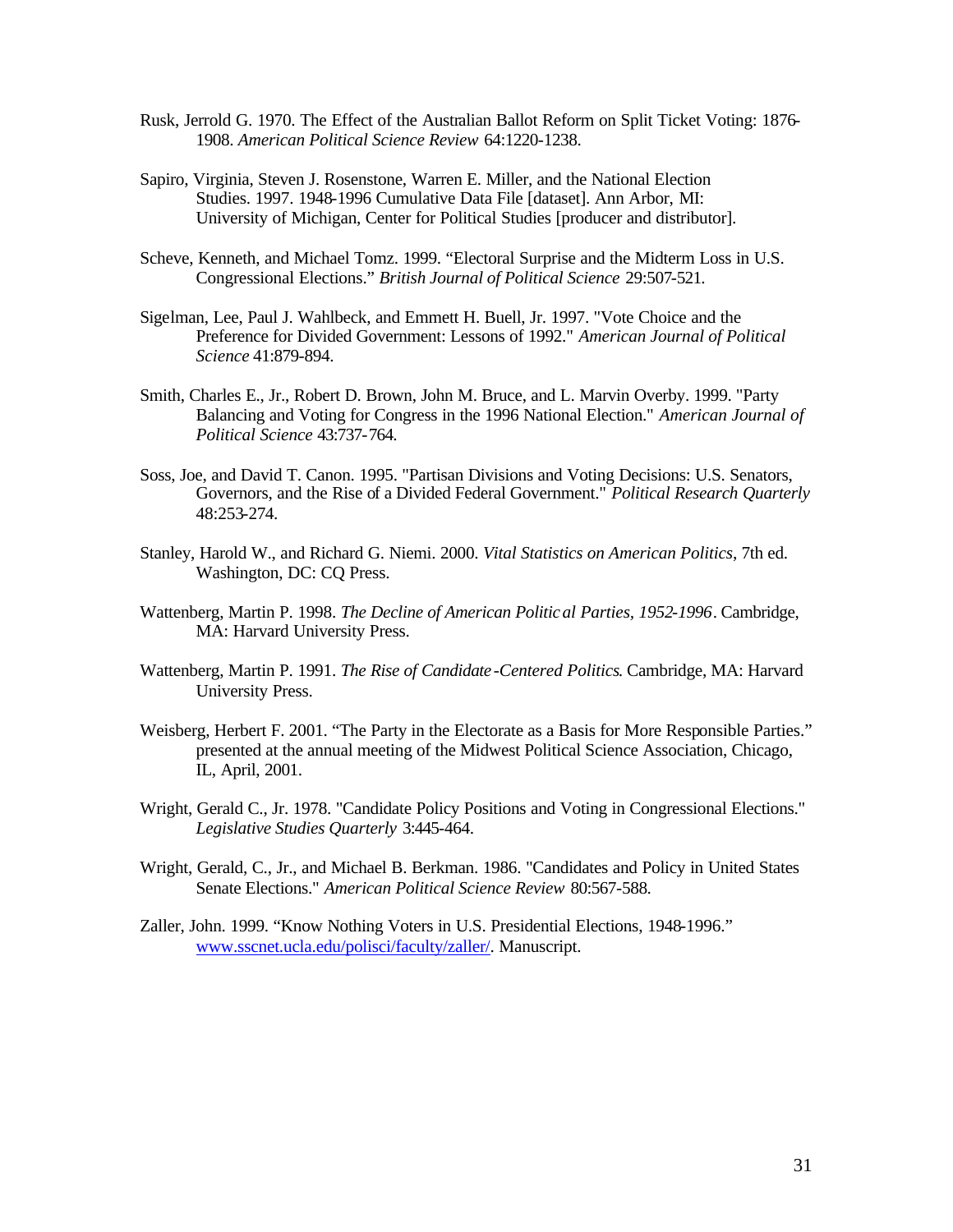|                                                                       | Dependent Variable: Vote Choice |                          |
|-----------------------------------------------------------------------|---------------------------------|--------------------------|
| <b>Independent Variables</b>                                          | President                       | House                    |
| Constant                                                              | .14<br>(.09)                    | $-.04$<br>(.07)          |
| Party Identification                                                  | $.53***$<br>(.05)               | $.54***$<br>(.03)        |
| Ideology                                                              | $.43***$<br>(0.10)              | $.19*$<br>(0.08)         |
| Incumbency                                                            |                                 | $1.23***$<br>(0.07)      |
| <b>Presidential Candidate Affect</b>                                  | $.59***$<br>(.04)               |                          |
| <b>Important Party Differences</b>                                    | $-.11$<br>(.13)                 | $-.03$<br>(.08)          |
| Party Identification * Important<br><b>Party Differences</b>          | $.19**$<br>(.07)                | $.14**$<br>(0.04)        |
| <b>Ideology</b> * Important Party<br><b>Differences</b>               | $.29*$<br>(.14)                 | $.31**$<br>(.10)         |
| Incumbency * Important Party<br><b>Differences</b>                    |                                 | $-.04$<br>(.09)          |
| Presidential Candidate Affect *<br><b>Important Party Differences</b> | .05<br>(.06)                    |                          |
| Number of cases<br>Model Chi-square<br>Pseudo- $R^2$                  | 4584<br>4403.8***<br>.69        | 5290<br>2911.1***<br>.40 |

# **Table 1 A Multivariate Analysis of Voting in National Elections 1984-2000**

Note: The House vote model only includes races contested by both major parties. The dependent variables are coded 1 for Republican votes and 0 for Democratic votes. Cell entries are logit coefficients (standard errors in parentheses). \*\*\*p<.001 (two-tailed)  $*$  $p < .01$  (two-tailed) \*p<.05 (two-tailed) +p<.1 (two-tailed)

Sources: NES Cumulative Data File 1948-96, 2000 Pre- and Post-Election Study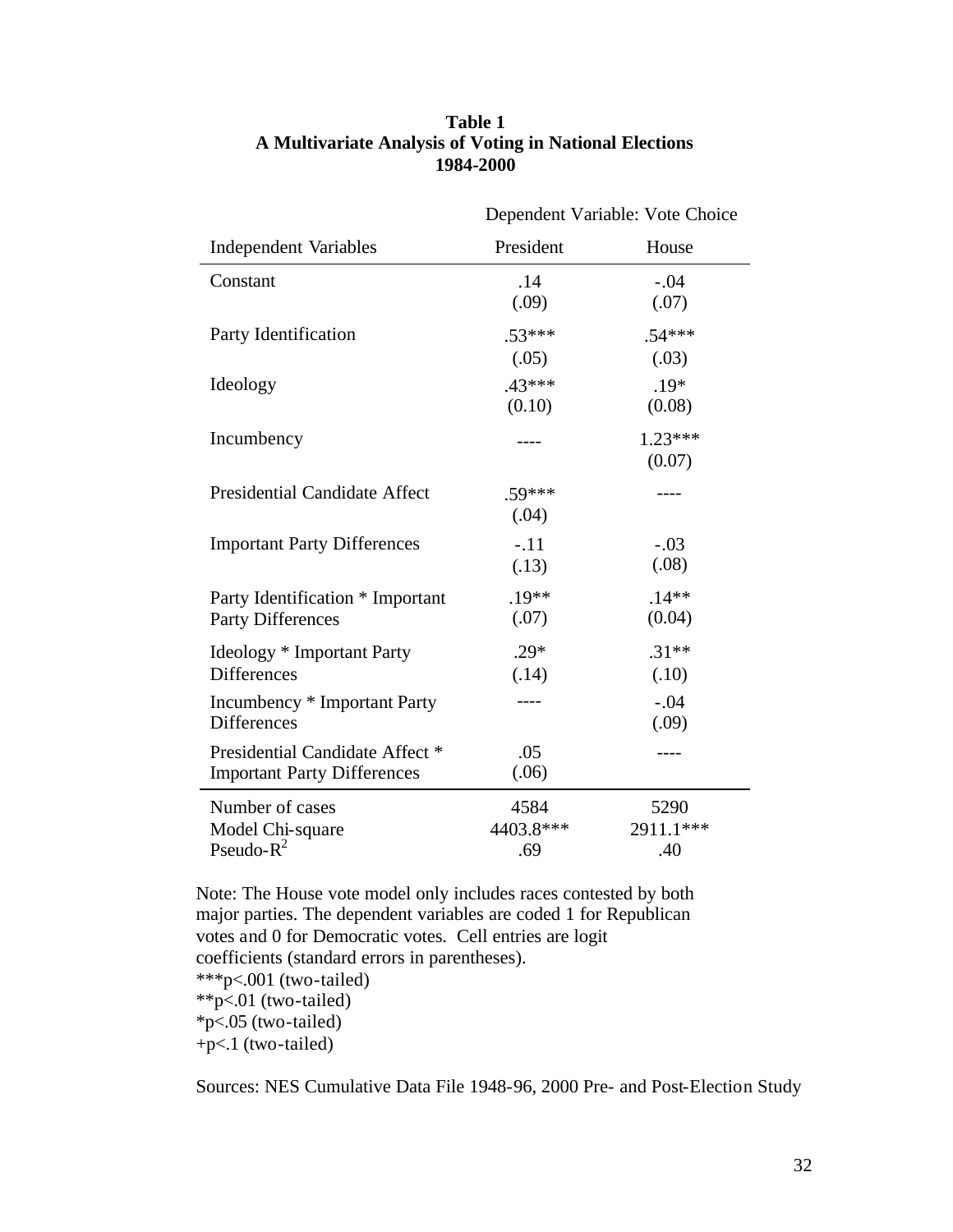| <b>Independent Variables</b>                         | Coefficient<br>(Std. Error) | Change in<br>Probability |
|------------------------------------------------------|-----------------------------|--------------------------|
| <b>Important Party Differences</b>                   | $-49***$<br>(.10)           | $-.11$                   |
| Strength of Party Identification                     | $-.34***$<br>(.05)          | $-.20$                   |
| <b>Care About Outcome</b>                            | $-.27*$<br>(0.11)           | $-.06$                   |
| South                                                | $.19+$<br>(.10)             | .05                      |
| <b>Straight-Party Ballot Device</b>                  | $-.20*$<br>(.09)            | $-.05$                   |
| Place Self Between the Major Parties                 | $.18+$<br>(.10)             | .04                      |
| House Incumbent of Own Party                         | $-1.12***$<br>(.16)         | $-.22$                   |
| House Incumbent of Opposite Party                    | 1.09***<br>(.14)            | .27                      |
| Recall Name of Own Party House<br>Candidate          | $-96***$<br>(.12)           | $-.19$                   |
| Recall Name of Opposite Party House<br>Candidate     | .95***<br>(.11)             | .23                      |
| Presidential Pull on Republicans                     | $1.32***$<br>(.18)          | .31                      |
| Presidential Pull on Democrats                       | .91***<br>(.17)             | .22                      |
| Constant                                             | $-.10$<br>(.20)             | ---                      |
| Number of cases<br>Model Chi-square<br>Pseudo- $R^2$ | 4200<br>1152.6***<br>.26    |                          |

# **Table 2 A Multivariate Analysis of President-House Ticket Splitting 1980-2000**

Analysis only includes House races contested by both major parties. The dependent variable is coded 1 for a split ticket and 0 for a straight ticket. Cell entries are logit coefficients (std. errors in parentheses). Change in probability values are calculated by moving the variable of interest from its minimum to maximum value while holding all other variables constant at modal values. \*\*\*p<.001, \*\*p<.01, \*p<.05, +p<.1 (two-tailed)

Sources: NES Cumulative Data File 1948-96, 2000 Pre- and Post-Election Study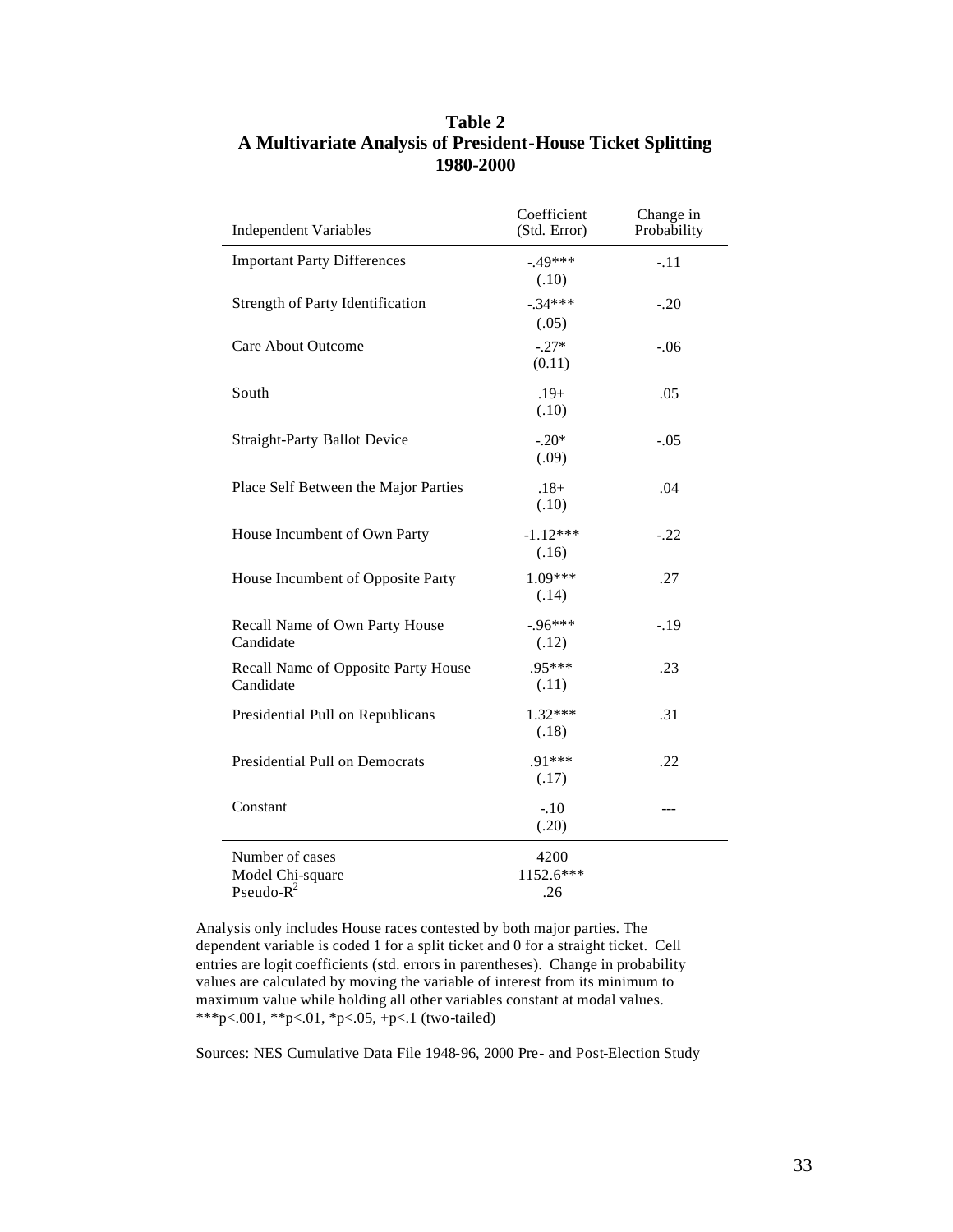| <b>Independent Variables</b>                    | Model 1              | Model 2              |
|-------------------------------------------------|----------------------|----------------------|
| Constant                                        | 27.73**<br>(7.13)    | 27.52**<br>(7.01)    |
| Mean Distance Between<br>Parties (D-NOMINATE)   | $-31.65**$<br>(8.34) | $-25.42**$<br>(8.47) |
| <b>President Victory Margin</b><br>(Percent)    | $0.28+$<br>(0.15)    | 0.01<br>(0.19)       |
| <b>Incumbency Advantage</b><br>(Gelman-King)    | $2.26***$<br>(0.45)  | $1.75*$<br>(0.67)    |
| Modern Era (since 1952)                         |                      | $-1.99$<br>(5.67)    |
| <b>President Victory Margin</b><br>* Modern Era |                      | $0.60*$<br>(0.28)    |
| Number of cases                                 | 26                   | 26                   |
| Adjusted $R^2$                                  | .75                  | .79                  |
| <b>Std. Error of Estimate</b>                   | 5.97                 | 5.50                 |
| Durbin-Watson d                                 | 1.95                 | 2.18                 |

# **Table 3 A Multivariate Analysis of Split-District Outcomes, 1900-2000**

Note: The dependent variable is the percentage of House districts won by a presidential candidate of one party and a House candidate of another party. Cell entries are OLS coefficients (standard errors in parentheses). \*\*\*p<.001 (two-tailed)  $*p<.01$  (two-tailed)  $*p<.05$  (two-tailed) +p<.1 (two-tailed)

Sources: Stanley and Niemi 2000; Keith Poole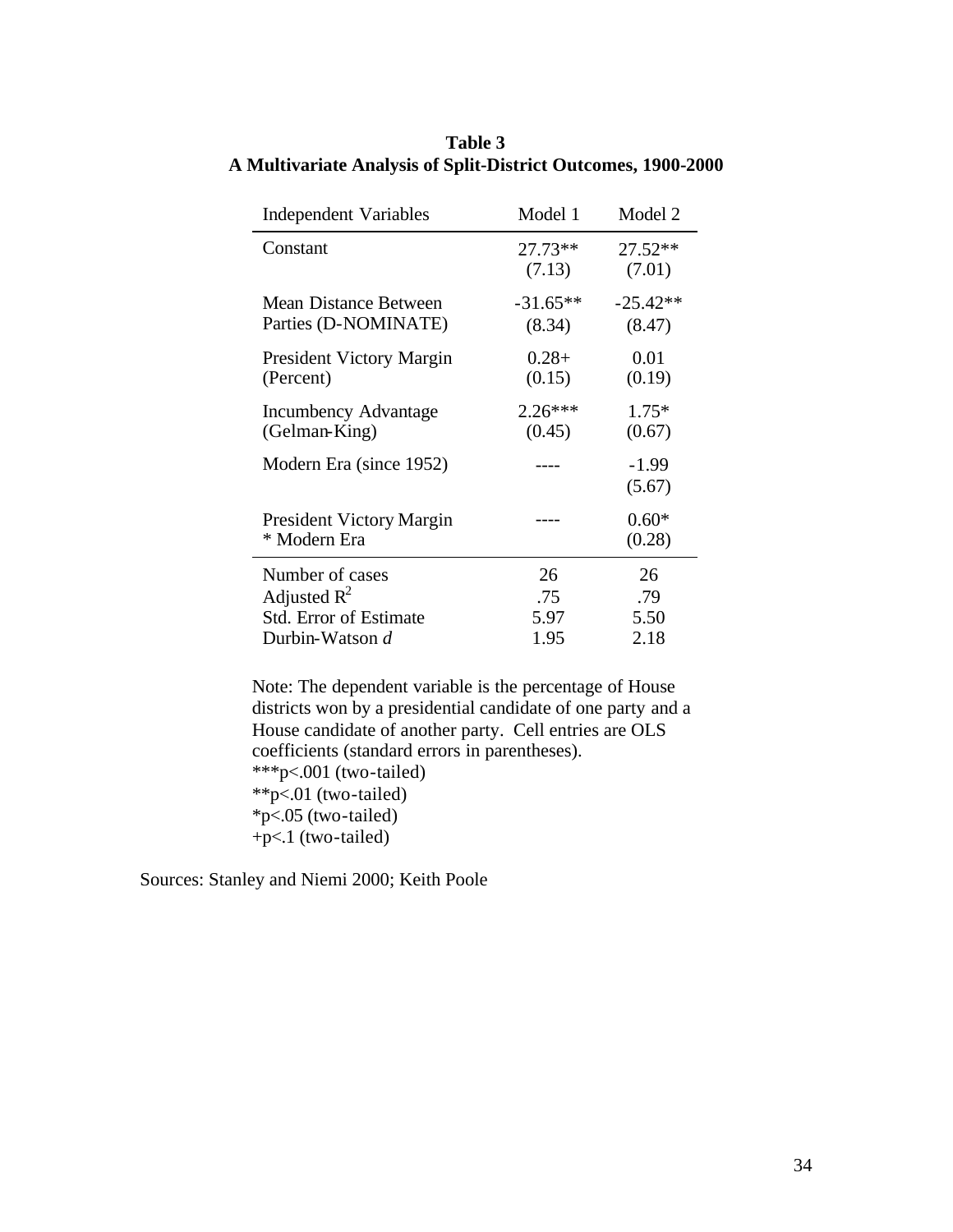